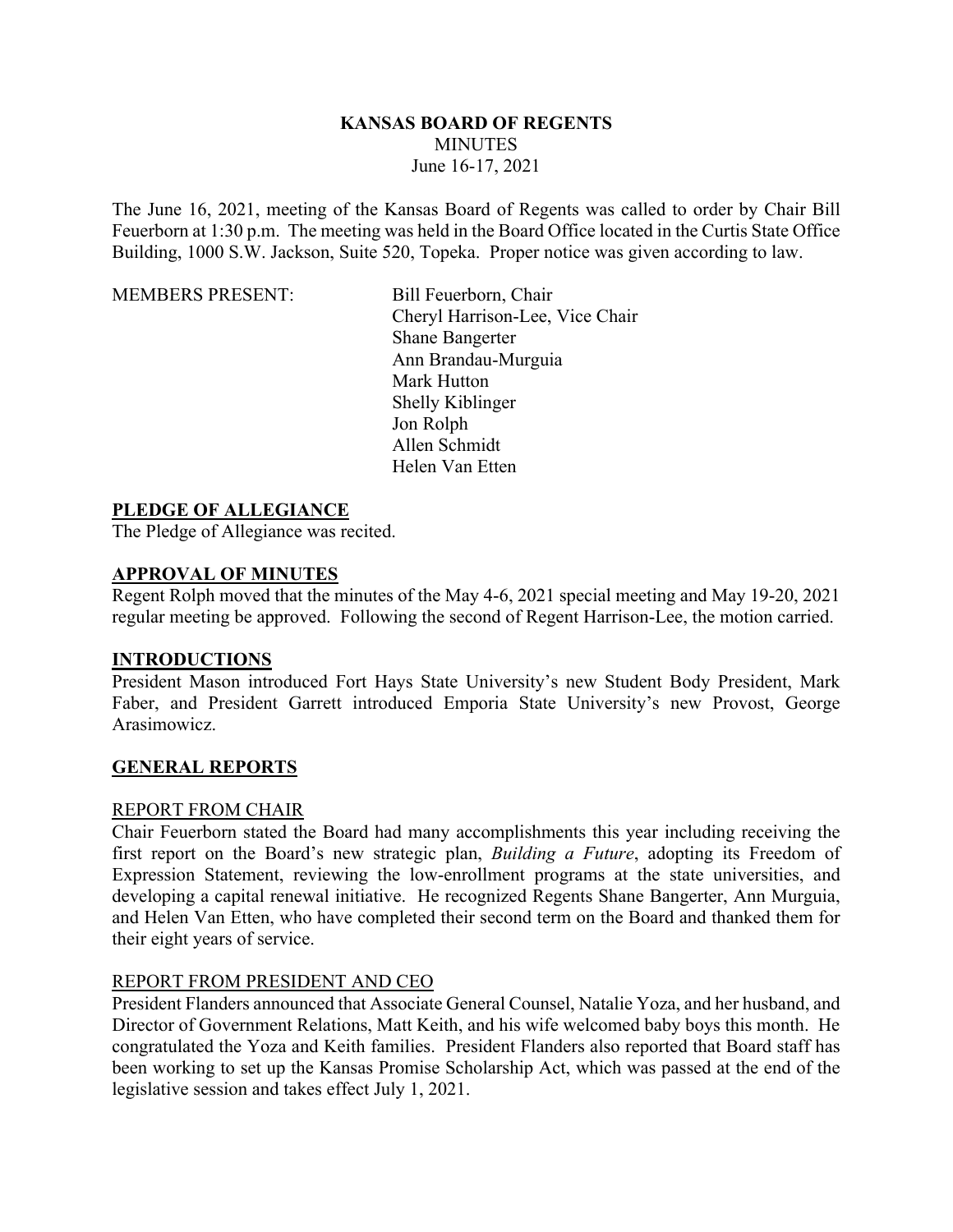### REPORT FROM SYSTEM COUNCIL OF PRESIDENTS

President Rittle presented the System Council of Presidents report. The System Council of Chief Academic Officers discussed the new courses that the Transfer and Articulation Council is working on and presented an update on the Open Educational Resources (OER) Initiative. The OER Steering Committee sent out a survey in February 2021 to gather baseline data on the OER Initiatives across the Kansas Higher Education System. The results showed that a majority of institutions have policies, programs, or committees to support OER and a limited number of institutions have OER incentive programs. These results will be used to develop systemwide strategies to grow this initiative. The Academic Officers also noted that next year the Council meetings will be conducted in a hybrid format with Zoom and in person options. President Rittle then reported that the System Council of Presidents discussed the implementation of the Kansas Promise Scholarship Act and noted that the institutions are working with Board staff on this process. President Rittle also announced that Fort Scott Community College's President, Alysia Johnston, will chair the community college group next year.

### REPORT FROM COUNCIL OF PRESIDENTS

President Muma presented the report for the Council of Presidents. The Council received reports from the Council of Chief Academic Officers, Council of Business Officers, Council of Government Relations Officers, Council of Chief Diversity Officers, and Title IX Workgroup. The Academic Officers reviewed a couple of new program requests from Wichita State University and acted on several department and program name changes. The Business Officers discussed the state university property insurance policy with the Midwest Higher Education Compact and noted that they will be seeking bids from other carriers to determine the best option for the universities. The Government Relations Officers will be meeting with legislators during the summer and will hold their annual retreat at Fort Hays State University. The Diversity Officers plan to submit their annual report to each university at the end of this month and noted that the University of Kansas will hold the annual Tilford Conference on Diversity and Multiculturalism on October 18, 2021. The Title IX Workgroup reported that they were meeting weekly to review and discuss the changes to the Title IX regulations.

# REPORT FROM COUNCIL OF FACULTY SENATE PRESIDENTS

Aleks Sternfeld-Dunn presented the report for the Council of Faculty Senate Presidents. The incoming Faculty Senate Presidents, who will be taking over the Council next year, introduced themselves. The members discussed the recent inquiry from a state legislator about Critical Race Theory being taught at the state universities, and the faculty noted that they are concerned that the Legislature may try to enact laws similar to neighboring states that will chill academic freedom and freedom of speech in the classrooms. The Council also discussed the General Education Transfer Package and requested the opportunity to review any proposal before it is presented to the Board so that the faculty can weigh the benefits and consequences of such a package.

# REPORT FROM STUDENTS' ADVISORY COMMITTEE

Mark Faber stated that the newly elected student body presidents met briefly to discuss the Students' Advisory Committee's agenda for next year. The members decided who will be the liaisons for the Board's standing committees, and Mr. Faber noted that the Committee's retreat will be held in July.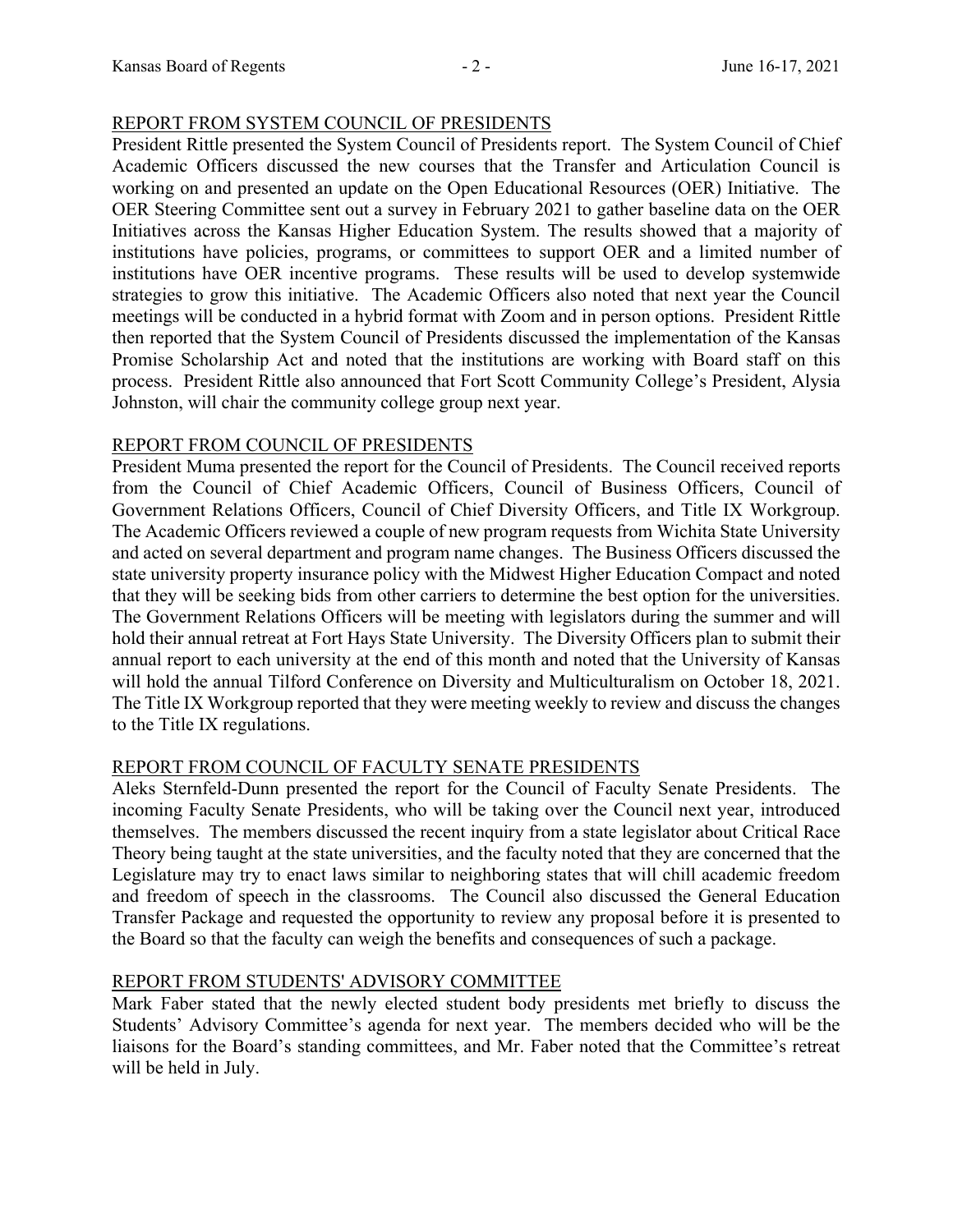### REPORT FROM THE COMMUNITY COLLEGES

President Rittle introduced the new President of Independence Community College, Vincent Bowhay; Cloud County Community College's new President, Amber Knoettgen; and the Kansas Association of Community College's new President, Nancy Ingram. President Rittle stated that the colleges developed over 120 new partnerships this year with both public and private entities. President Rittle reviewed some of the partnerships which included the following: Neosho County Community College partnered with their local school district to offer more technical programs, Coffeyville Community College partnered with their local health department to increase COVID-19 testing, Garden City Community College worked with Fort Hays State University to establish a transfer center, Independence Community College worked with Wichita State University and local high schools to launch the Leadership in Southwest Kansas Initiative, and Barton Community College partnered with the Department of Corrections to provide education to inmates.

# REPORT FROM THE TECHNICAL COLLEGES

President Genandt stated that he will continue to represent the technical colleges next year and spoke about the value of the public higher education system in Kansas. He noted that students who graduate from a technical college typically stay in Kansas to work, which has a positive impact on the Kansas economy. The leadership at the colleges believe there needs to be more collaboration between the different sectors of the higher education system so that students can easily pursue their educational goals. President Genandt then reviewed several of the partnerships that the technical colleges have formed with private businesses and congratulated Flint Hills Technical College's President, Dean Hollenbeck, on his upcoming retirement.

# **STANDING COMMITTEE AND OTHER REPORTS**

# ACADEMIC AFFAIRS

Regent Kiblinger presented the Board Academic Affairs Standing Committee report. Board staff presented a report on AY 2020 students who participated in concurrent enrollment partnerships, which are college courses taught at high school sites by high school instructors. From 2015 to 2020, student participation in these courses has increased by nearly 30 percentage points. The Committee also received an update on the Open Educational Resource initiative and the activities of the Advantage Kansas Coordinating Counsel.

# FISCAL AFFAIRS AND AUDIT

Regent Rolph reported that the Fiscal Affairs and Audit Standing Committee reviewed the fiscal items on today's Board agenda. The Committee spent the majority of its meeting discussing the state university tuition and fee proposals. It was noted that although there is more state money next year for the universities, much of the new money has strings attached to it and the base funding from the state for the universities is lower next year. Regent Rolph stated that the Committee had a vigorous discussion and the members were not unanimous in their views on the different aspects of the proposals. Therefore, the Committee is not making specific recommendations to the Board on the proposals. The Committee also discussed the distributions for the Excel in CTE, tiered and non-tiered funding, and the universities. Committee members requested additional scenarios for the \$10 million need based aid for the universities and for the \$5 million for the community college maintenance of effort funding, which will be presented later today.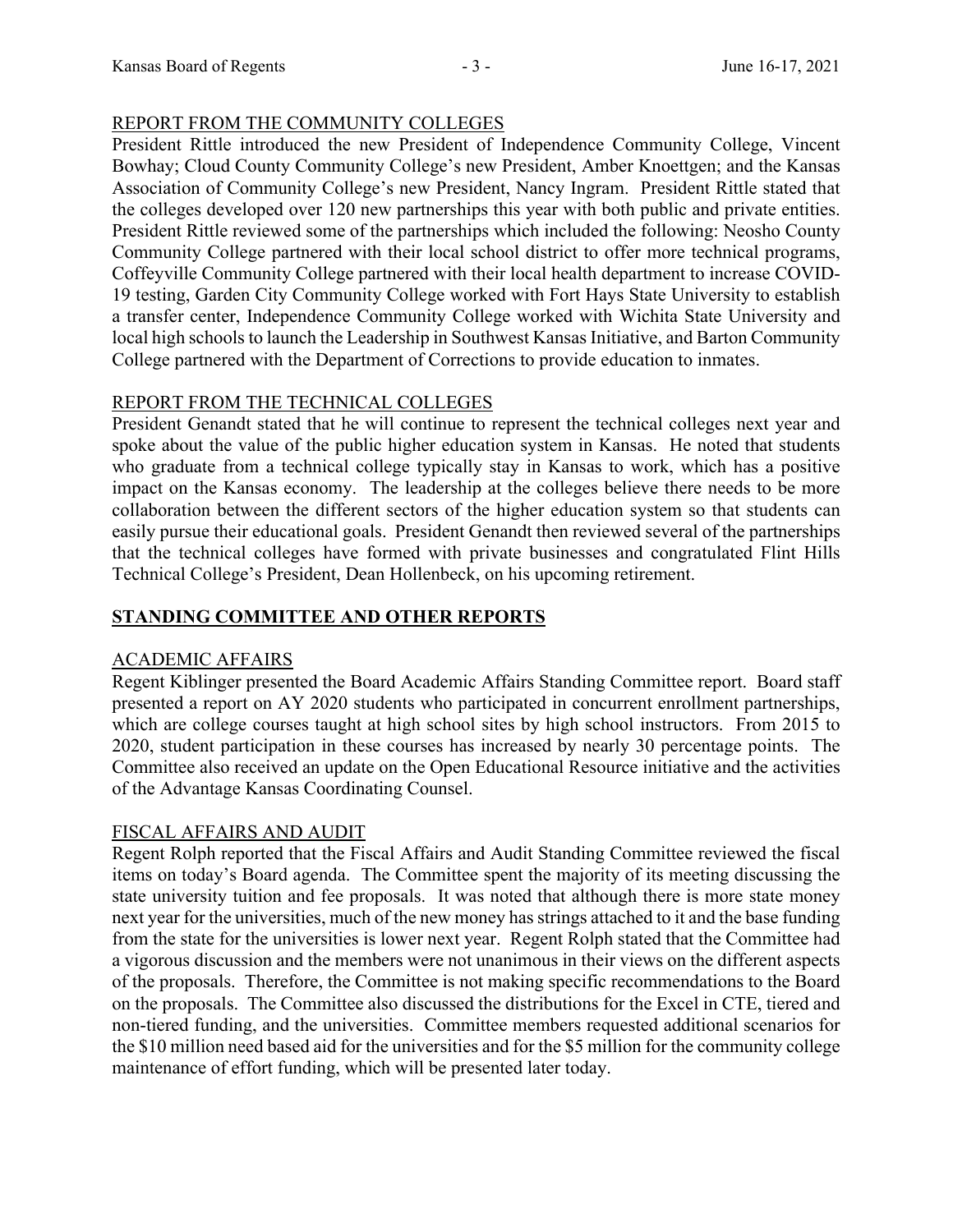### **APPROVAL OF CONSENT AGENDA**

Regent Van Etten moved, with the second of Regent Harrison-Lee, that the Consent Agenda be approved. The motion carried.

### *Academic Affairs*

### CHANGE ACADEMIC CALENDAR – PSU

Pittsburg State University received authorization to add its 2021 through 2024 Fall Break days to the Thanksgiving Break in its academic calendar. The below chart outlines the approved changes.

| Fall          | 2021                | 2022                | 2023                 | 2024                 |
|---------------|---------------------|---------------------|----------------------|----------------------|
| Total         | 74                  | 74                  | 74                   | 74                   |
| Instructional |                     |                     |                      |                      |
| Days          |                     |                     |                      |                      |
| Fall Break    | Cancel              | Cancel              | Cancel               | Cancel               |
| Thanksgiving  | Change to: $11-22-$ | Change to: $11-21-$ | Change to: $11-20$ - | Change to: $11-25$ - |
| <b>Break</b>  | 21 to 11-26-21      | 22 to 11-25-22      | 23 to 11-24-23       | 24 to 11-29-24       |

### *Fiscal Affairs and Audit*

### PROGRAM STATEMENT FOR SUNNYSIDE AVENUE AND NAISMITH DRIVE RECONSTRUCTION – KU

The Program Statement for the University of Kansas' Sunnyside Avenue and Naismith Drive reconstruction project was approved. The program includes a fiveyear scope with a total cost of \$6,980,000, which will be financed with EBF and Parking funds.

AMENDED MEMORANDUM OF AGREEMENT BETWEEN FORT HAYS STATE UNIVERSITY AND THE FORT HAYS STATE UNIVERSITY CHAPTER OF THE AMERICAN ASSOCIATION OF UNIVERSITY PROFESSORS, REPRESENTING FACULTY – FHSU

The amended Memorandum of Agreement between Fort Hays State University and the Fort Hays State University Chapter of the American Association of University Professors (FHSU-AAUP) was approved. The amendments will address salary terms only. The Board's Chair was authorized to execute the Agreement, as amended, on behalf of the Board.

MEMORANDUM OF AGREEMENT BETWEEN KANSAS STATE UNIVERSITY AND THE KANSAS ASSOCIATION OF PUBLIC EMPLOYEES, LOCAL 6400, REPRESENTING ELIGIBLE MAINTENANCE AND SERVICE EMPLOYEES – KSU

The new Memorandum of Agreement (MOA) between the Kansas State University and the KSU chapter of KAPE/AFT, which represents service and maintenance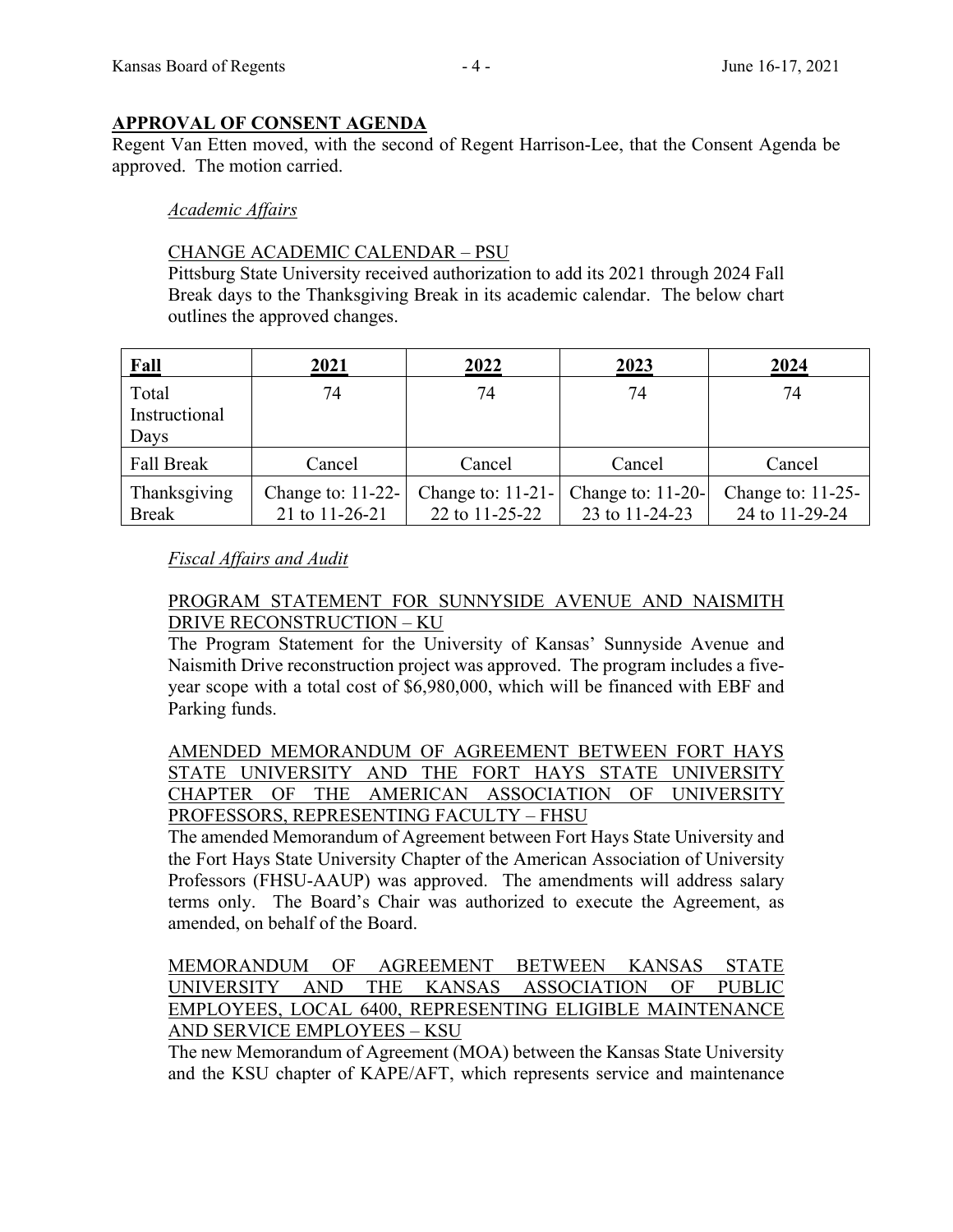employees, was approved. The new MOA has no fiscal impact. The Board's Chair was authorized to execute the Agreement on behalf of the Board.

### AMENDED MEMORANDUM OF AGREEMENT BETWEEN PITTSBURG STATE UNIVERSITY AND KANSAS NATIONAL EDUCATION ASSOCIATION, REPRESENTING FACULTY – PSU

The amended Memorandum of Agreement between Pittsburg State University and the PSU chapter of the Kansas National Education Association (KNEA), representing the faculty, was approved. The amendment includes an additional \$1000 one-time salary payment. The Board's Chair was authorized to execute the Agreement, as amended, on behalf of the Board.

### *Retirement Plan*

### APPOINTMENT TO THE RETIREMENT PLAN COMMITTEE

Jeff DeWitt, KU's Chief Financial Officer and Executive Vice Chancellor for Finance, was appointed to the Retirement Plan Committee to fill a vacated position. The term for the position he is being appointed to fill will end on June 30, 2022.

### *Technical Education Authority*

### DEGREE AND CERTIFICATE PROGRAMS

Butler Community College received approval to offer a Technical Certificate B (40 credit hours) and an Associate of Applied Science degree (62 credit hours) in Diesel Technology (47.0613). The estimated cost of the program is \$239,994, which will be financed with industry partner donation and general operating budget. The College will begin offing the program in the fall of 2021.

Cloud County Community College received authorization to offer a Technical Certificate A (16 credit hours) in Pharmacy Technician (51.0805). The estimated cost of the program is \$12,270, which will be funded the college's adjunct budget. This is an online program that will being in the fall of 2021.

Highland Community College received approval to offer a Technical Certificate C (53 credit hours) and an Associate of Applied Science degree (68 credit hours) in Electrical Technology (46.0302). This is an expansion of an existing program and all costs will be funded with tuition and fees, local mil levy, state aid, and Carl D. Perkins funds. The College plans to begin the expanded curriculum in the fall of 2021

Neosho County Community College received approval to offer a Technical Certificate B (30 credit hours) and an Associate of Applied Science degree (64 credit hours) in Paralegal (22.0302). The estimated cost of the program is \$73,372. All costs for the program will be funded through a Title III Strengthening Institutions Grant. The program will begin in the fall of 2021.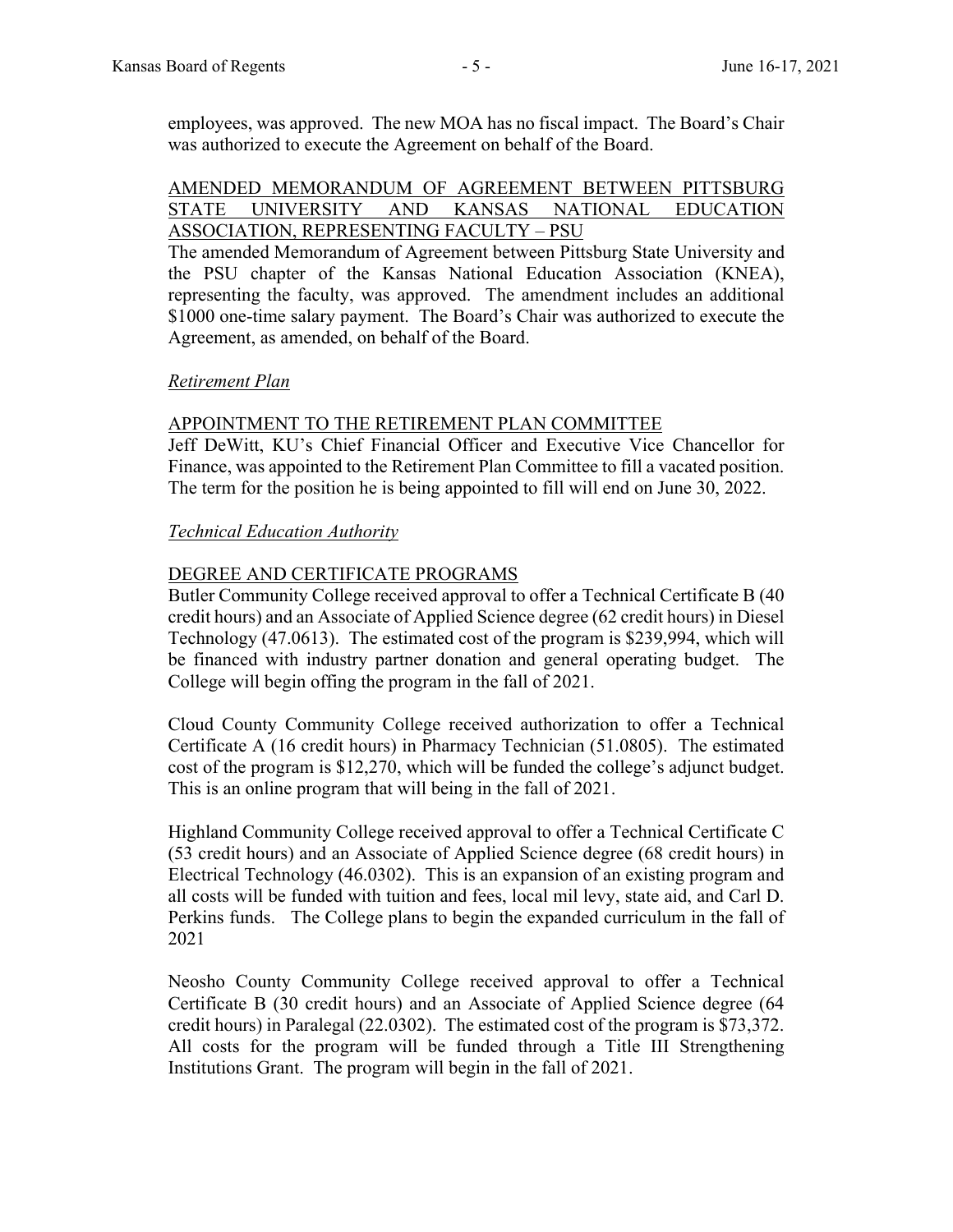Wichita State University Campus of Applied Science and Technology received approval to offer an Associate of Applied Science degree (60 credit hours) in Professional Pilot (49.0102). The estimated cost of the program is \$369,012, which will be funded with institutional dollars, tuition, business and industry donations, and Capital Outlay. The program will begin in the fall of 2021. WSU Tech is working with program leadership at Kansas State University Polytechnic to create a 2+2 pathway between the proposed program and Kansas State University Polytechnic's Professional Pilot bachelor's degree program.

### EXCEL IN CTE FEES

The Excel in CTE fees for the following programs were approved: Butler Community College's Diesel Technology program, Cloud County Community College's Pharmacy Technician Certificate program, Dodge City Community College's Cosmetology CERTB and AAS program, Highland Community College's Electrical Technology Cert C and AAS program, and Neosho County Community College's Paralegal program.

(Approved Fees filed with Official Minutes)

# **CONSIDERATION OF DISCUSSION AGENDA**

### *Academic Affairs*

### BOARD GOAL: TRANSFER INITIATIVES

Daniel Archer, Vice President for Academic Affairs, presented an update on the Board's goal to improve academic program transfer by creating a systemwide general education (GE) package to align programs under a common framework that guarantees seamless transfer and evaluate the pilot program between Johnson County Community College and the University of Kansas Edwards campus that increased the number of credit hours eligible for transfer. This year, a 19 member working group was formed to examine the key elements of creating a systemwide GE package. The group, which consist of two-year college and university faculty and administrators, has reviewed skills and competencies defined by the Association of American Colleges and Universities, examined the existing GE requirements at each institution, and discussed the frameworks and requirements in other states. Dr. Archer noted that Kansas is the only state in the region that does not currently have the framework for a GE package. He stated that the working group has begun constructing a framework that identifies the core disciplines and credit hour requirements and is developing a proposed system for writing student learning outcomes for the package. Vice President Archer anticipates that the framework and the system for writing outcomes will be presented to the Board in the fall for consideration.

Vice President Archer then presented an update on the pilot program that authorized programmatic exceptions to the minimum 60 semester credit hour requirement for the institution awarding the baccalaureate degree for certain transfer agreements between the University of Kansas Edwards Campus and Johnson County Community College (JCCC). The data gathered from the pilot program shows that students who transferred from JCCC to the KU Edwards campus are successful at the university level. Vice President Archer stated that Emporia State University,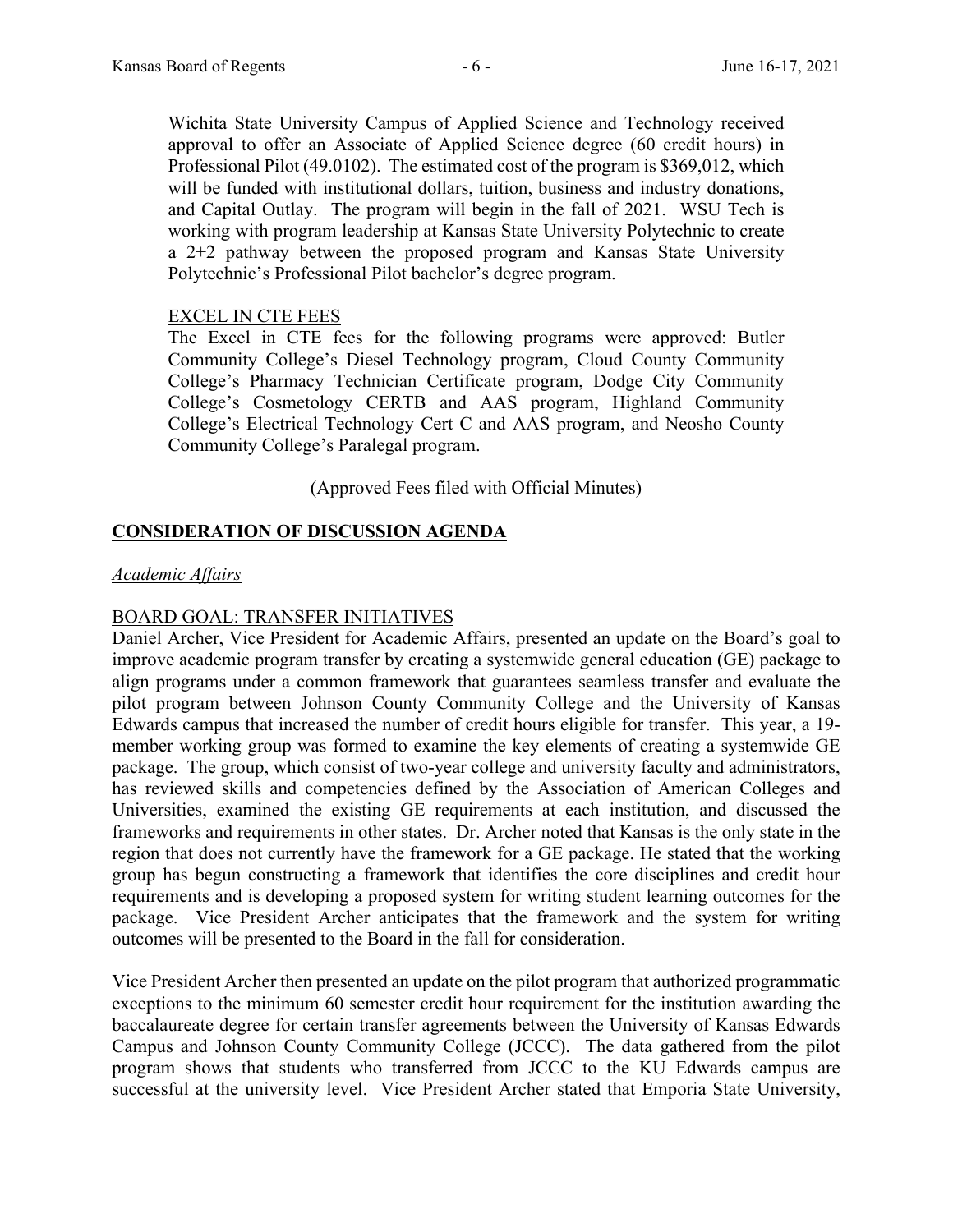Pittsburg State University, Kansas State University, Wichita State University, and Washburn University are interesting in participating in the program. The next steps for these universities would be to identify one or more programs for which they would make an exception and identify a community college with which to partner. The Board discussed expanding the program to all the universities, which would require amending Board policy. Some Board members expressed their desire to move forward with expanding the program because the pilot has proven to be successful for students. Other Regents wanted to give the universities some additional time to discuss the impact of this policy change and set up their programs. Regent Bangerter moved to expand the pilot program to all universities, and Regent Hutton seconded. Following additional discussion, Regent Hutton requested information on whether this change will impact a university's accreditation, and President Flanders stated that since expanding the program will require the Board to amend its policy, he recommended having Dr. Archer draft a policy amendment and present it at Thursday's meeting. The Board concurred and Regent Bangerter withdrew his motion. The Chair tabled the item until Thursday.

(PowerPoint Filed with Official Minutes)

# **GOVERNANCE**

Regent Feuerborn reported that the Governance Committee reviewed and authorized the Board President to execute a contract amendment for the GED Testing Services MOU. The Committee also reviewed Regent Hutton's conflict of interest disclosure that the Board will act on later in the agenda.

# *Technical Education Authority*

# REPORT FROM THE KANSAS POSTSECONDARY TECHNICAL EDUCATION **AUTHORITY**

Ray Frederick, Chair of the Kansas Postsecondary Technical Education Authority (TEA), thanked the outgoing Regents for their service on the Board and provided an update on the TEA's activities. The TEA has three working committees: Advocacy and Marketing Committee – chaired by Eddie Estes, Budget and Finance Committee – chaired by Mike Johnson, and Program and Curriculum Committee – chaired by Rita Johnson. The Advocacy and Marketing Committee continues its work to promote the value of technical education to prospective students, parents, and legislators. The Budget and Finance Committee reviewed the Excel in CTE distributions, State Innovation Technology Grant, State Innovation Technology Internship Grants, and the Adult Education program awards. The Program and Curriculum Committee reviewed new program requests from the colleges including the fee structures attached to them and continued its work reviewing existing programs. Chair Frederick recognized all the TEA members and thanked them for their dedication and work on the Authority. He also noted that the TEA discussed the Kansas Promise Scholarship Act and believes it will help many students in Kansas.

# BREAK

Chair Feuerborn called for a break at 2:37 p.m. and resumed the meeting at 2:53 p.m.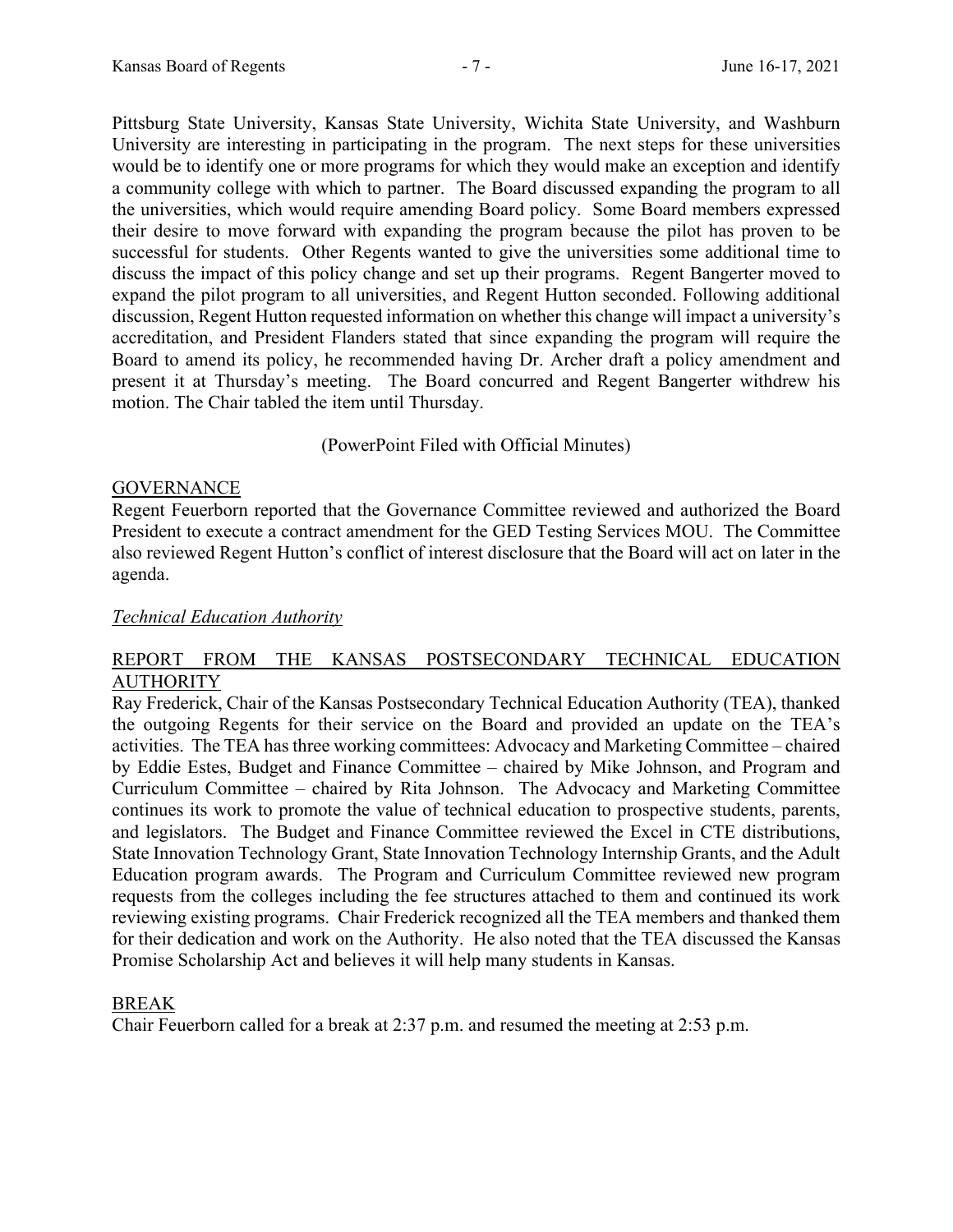### UPDATE ON THE KANSAS PROMISE SCHOLARSHIP ACT

Scott Smathers, Vice President for Workforce Development, reported that the Kansas Promise Scholarship Act was enacted by the Legislature and signed by the Governor on April 23, 2021. The Act provides scholarships to students who attend an eligible postsecondary institution (which for this Act includes the community colleges, technical colleges, Washburn Institute of Technology and several of the Kansas independent institutions) and who are enrolled in specified programs identified by the Kansas Board of Regents. The Kansas Board of Regents is responsible for administering the Promise Scholarship Program, which takes effect on July 1, 2021. Vice President Smathers stated the Board office will receive the \$10 million appropriation for this program on July 1, and the current plan is for the funds to be allocated to institutions based on last year's credit hour production. He noted this is a "last dollar in" scholarship that will covers tuition, required fees, books, and required materials. For the private four-year institutions, the maximum student award will be the average of the student's cost at two-year public colleges offering the same program. Vice President Smathers reviewed the eligibility requirements for students and highlighted the students' obligations in the scholarship agreements. It was noted that students who receive the scholarship must complete their program of study within 30 months of the date when the scholarship was first awarded and must, within six months of completion, reside and commence work in Kansas for a minimum of two consecutive years or enroll in a Kansas institution of higher education and afterward reside and work in Kansas for a minimum of two consecutive years, or commence service as a military servicemember. Vice President Smathers stated that if a student fails to meet his or her obligation, the student must repay the scholarship unless granted a waiver. Vice President Smathers noted additional information, including answers to Frequently Asked Questions can be found on the Board's website.

The Regents concurred with the TEA that this scholarship will benefit Kansas students and acknowledged all the work that Board staff and the institutions have dedicated to the Program so that it can launch on July 1. The Board discussed the student repayment process and how the universities can benefit when students transfer. It was also noted that additional legislation may be needed next year to address issues that arise.

# (PowerPointed Filed with Official Minutes)

# PROGRAMS FOR THE KANSAS PROMISE SCHOLARSHIP ACT

Vice President Smathers stated that the Kansas Promise Scholarship Act requires the Board to identify the promise eligible programs offered by each eligible institution. The programs can be in any of the following fields of study: Advanced Manufacturing and Building Trades, Early Childhood Education and Development, Mental and Physical Healthcare, and Information Technology. Additionally, institutions may designate one additional promise eligible program if the additional program is a two-year associate degree program or a career and technical education certificate or stand-alone program that corresponds to a high wage, high demand, or critical need occupation. Vice President Smathers noted that any institution that designates an additional program must maintain that program for at least three consecutive years to ensure the students have the opportunity to complete their program. Vice President Smathers reviewed the process on how the institutions selected their programs and noted that after moving through this initial approval process, a few institutions indicated they failed to include some programs that fall within the four fields of study identified by the Act. Vice President Smathers stated in order to avoid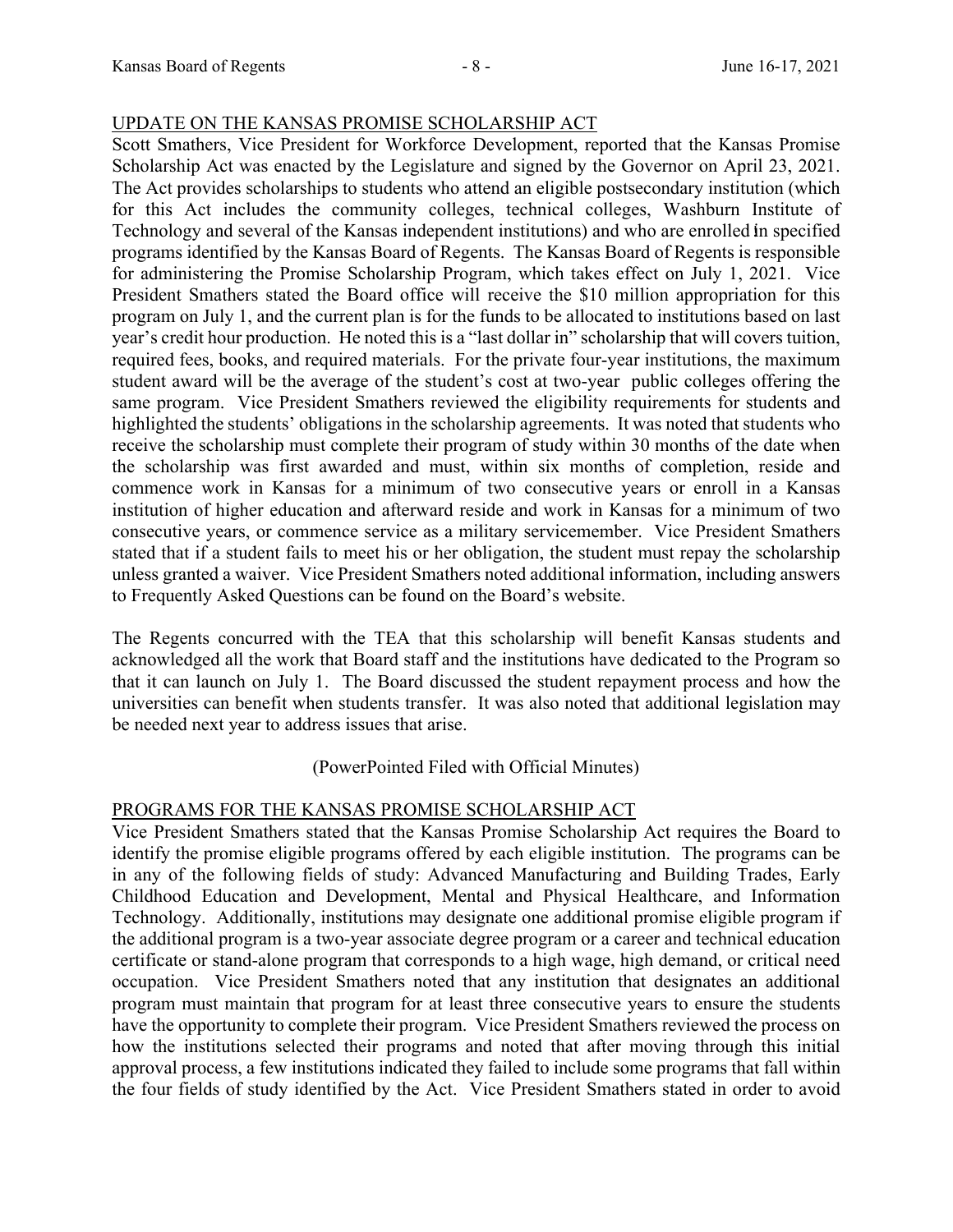disadvantaging students, it is recommended that the Board consider authorizing the Board President and CEO or his designee to approve any existing CTE or transfer program that an institution brings forward as long as the programs are similar to those being presented today. He also noted that any new program that an institution wants to offer as an eligible program will need to go through the normal TEA and Board program approval process. Regent Schmidt wanted to know why agricultural programs were not selected by the institutions. Vice President Smathers stated that agriculture is not included in the Act's fields of study list, but an institution could choose an agriculture program as its additional program. Regent Murguia moved to approve the identified programs as presented and that the Board authorize the Board President and CEO or his designee to identify any previously existing CTE or transfer program, similar to those being approved today, that clearly falls into one of the four fields of study identified in the Promise Act, as a Promise Act eligible program. Regent Kiblinger seconded, and the motion carried.

(Approved Eligible Programs Filed with Official Minutes)

# *Fiscal Affairs and Audit*

# STATE UNIVERSITY TUITION AND FEES FOR FY 2022

Elaine Frisbie, Vice President for Finance and Administration, reported that last month the Board received the state university tuition and fee proposals for FY 2022. The proposal for the University of Kansas holds standard tuition rates flat for all of its campuses. Vice President Frisbie noted that KU is also requesting changes to its International Student Fee, course fee rates for specified programs, and tuition rates associated with specific programs. The proposal for the KU Lawrence Campus also contains increases to required student fees, which were proposed by the University of Kansas Student Senate. Regent Rolph stated that the Fiscal Affairs and Audit Standing Committee spent a lot of time reviewing and discussing all the university proposals. He thanked the universities for their work and noted that tough decisions were made by the campus leaders to keep the standard tuition rates flats. Regent Rolph noted that the Committee discussed the proposed student fees and some members believe that since the universities kept tuition flat in order to keep the cost of education level for student then the student fees should also remain flat. Regent Rolph then moved to approve the tuition rates and course fees for University of Kansas and the University of Kansas Medical Center and reject the required student fee adjustments for the Lawrence Campus. Regent Hutton seconded. The Board discussed the KU student fee adjustments, and it was noted the fee proposals went through the student government review process before being approved by the full Student Senate. It was noted that many of the student fee increases will be used to increase wages for student workers in specific jobs. Regent Bangerter and Regent Schmidt believe that if the students utilized their review and approval process for these fees then the Board should honor that process. Other members believe that the student fees should remain flat in order to keep the cost of education down. The Board discussed the fees associated with the student health centers and some Regents want to look for ways to reduce costs including third party reimbursement options. Following discussion, the motion carried.

Vice President Frisbie stated that Kansas State University is restructuring its tuition and fee model to make it more transparent and easier to understand while remaining both market comparable and competitive. Some of the fees are being recategorized as tuition and as a result, undergraduate tuition rates will increase 1.2%. However, in the new model the average student will see a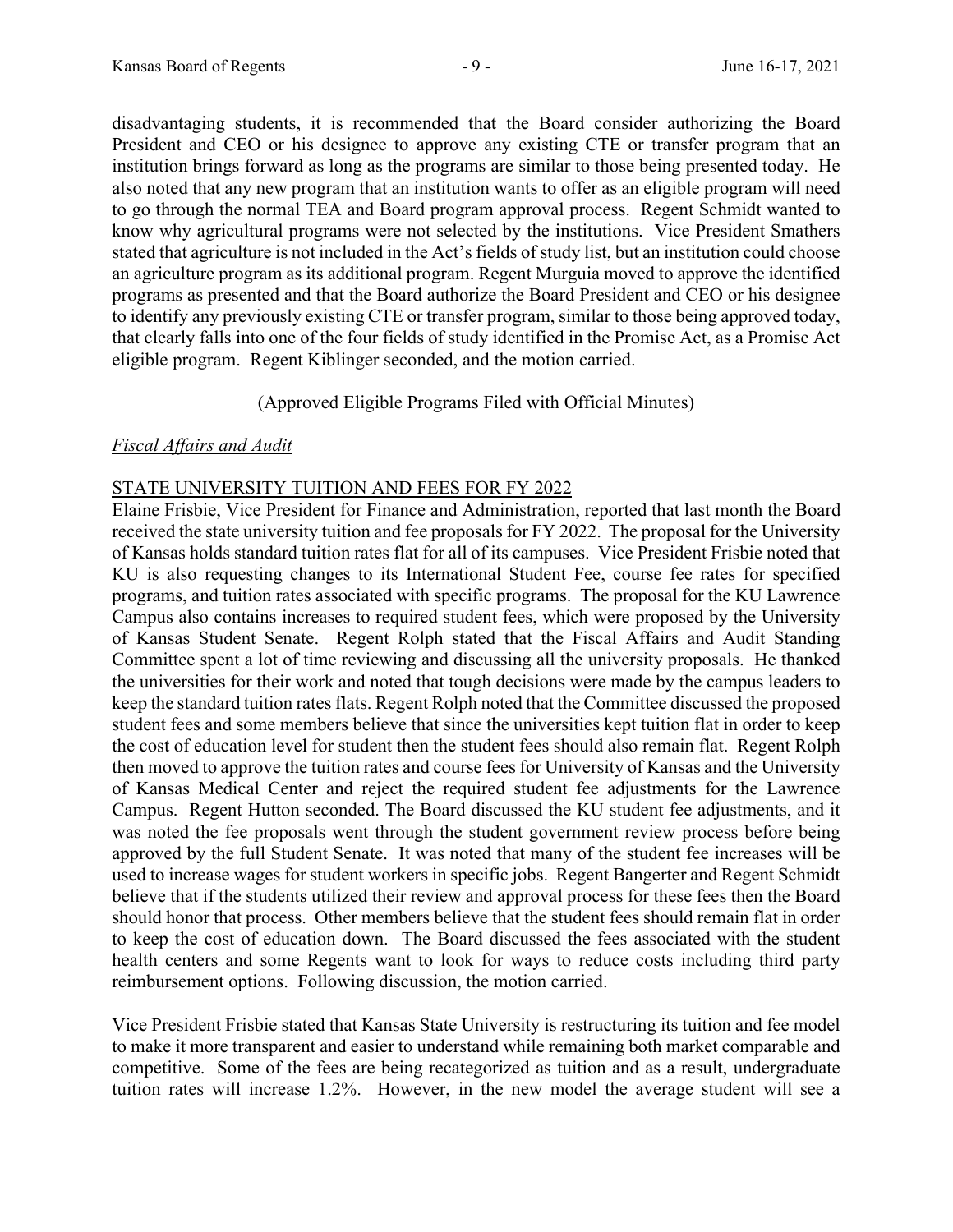reduction in total cost when taking at least one online course in the course load. Regent Hutton believes the restructuring is critical for KSU but is concerned about how online education trends will impact it in the future. President Myers noted that the restructuring is revenue neutral for the University and that it will be important to monitor future trends. Regent Rolph moved to approve Kansas State University's tuition and fee proposal as presented. Regent Van Etten seconded. Regent Schmidt asked if the Committee did the same analysis on KSU's student fees as it did for the other universities. Regent Hutton stated that in his analysis he looked at the overall cost to students and under KSU's new model, the costs for many students will remain the same. Following discussion, the motion carried.

Wichita State University's proposal holds the standard tuition rate flat and includes an increase in all combined mandatory student fees (\$13.39 per credit hour) for a full-time 15-credit-hour-ormore students. The increase is driven predominantly by a request to eliminate the existing nonmandatory online fee of \$97.25. WSU proposal also includes specific course and program fee increases. It was noted that these changes are revenue neutral for the University. Vice President Frisbie stated the WSU Student Government Association approved increases to a couple of student supports fees, which are also included in WSU's proposal. Regent Hutton moved to approve Wichita State University's tuition and fee proposal with the exception that the increases to the SGA Student Services Fee and the Intercollegiate Athletic Fee be rejected. He also stated that the student fees should be readjusted to account for the reduction of debt service on the Student Union. Regent Harrison-Lee seconded. Regent Bangerter stated that the students went through their normal process to approve these fee increases and believes it is inappropriate to reject their proposal. Regent Kiblinger concurred with Regent Bangerter and noted that the Board needs to clearly communicate with the student governments early on in the process if the Board wants to hold student fees flat. Regent Hutton does not believe rejecting a proposal diminishes the value of the processes that the universities and student governments go through. He stated it is the Board's responsibility as the governing body to analyze the proposals and make decisions based on what it believes is best for all the students who attend the state universities. Following discussion, the motion carried. Regent Bangerter voted against the motion.

Vice President Frisbie stated that Emporia State University is proposing a change to its current flat-rate structure for undergraduate students that will include increasing the minimum number of credit hours taken for full-time to 12 instead of ten, with at least one credit hour being taken faceto-face on campus. The proposal also reduces the on-campus non-resident rate from 3.7 times the resident rate to 2.5 times the resident rate. For FY 2022, ESU is proposing holding tuition flat for resident undergraduate and graduate students, except for a modest tuition increase for the School of Business accelerated online master's degree programs. Regent Rolph moved to approve Emporia State University's tuition and fee proposal as submitted. Regent Bangerter seconded, and the motion carried.

Pittsburg State University is proposing no tuition increase for FY 2022. The PSU Student Government is requesting an \$8 per semester increase to the campus privilege fee to expand mental health services to students. PSU also proposed revising its Gorilla Advantage program in order to draw significantly more students into the unique and valuable College of Technology programs. President Scott clarified that the student fee for mental health included in the proposal is his recommendation to the Board because it is a critical need. He also stated that the student health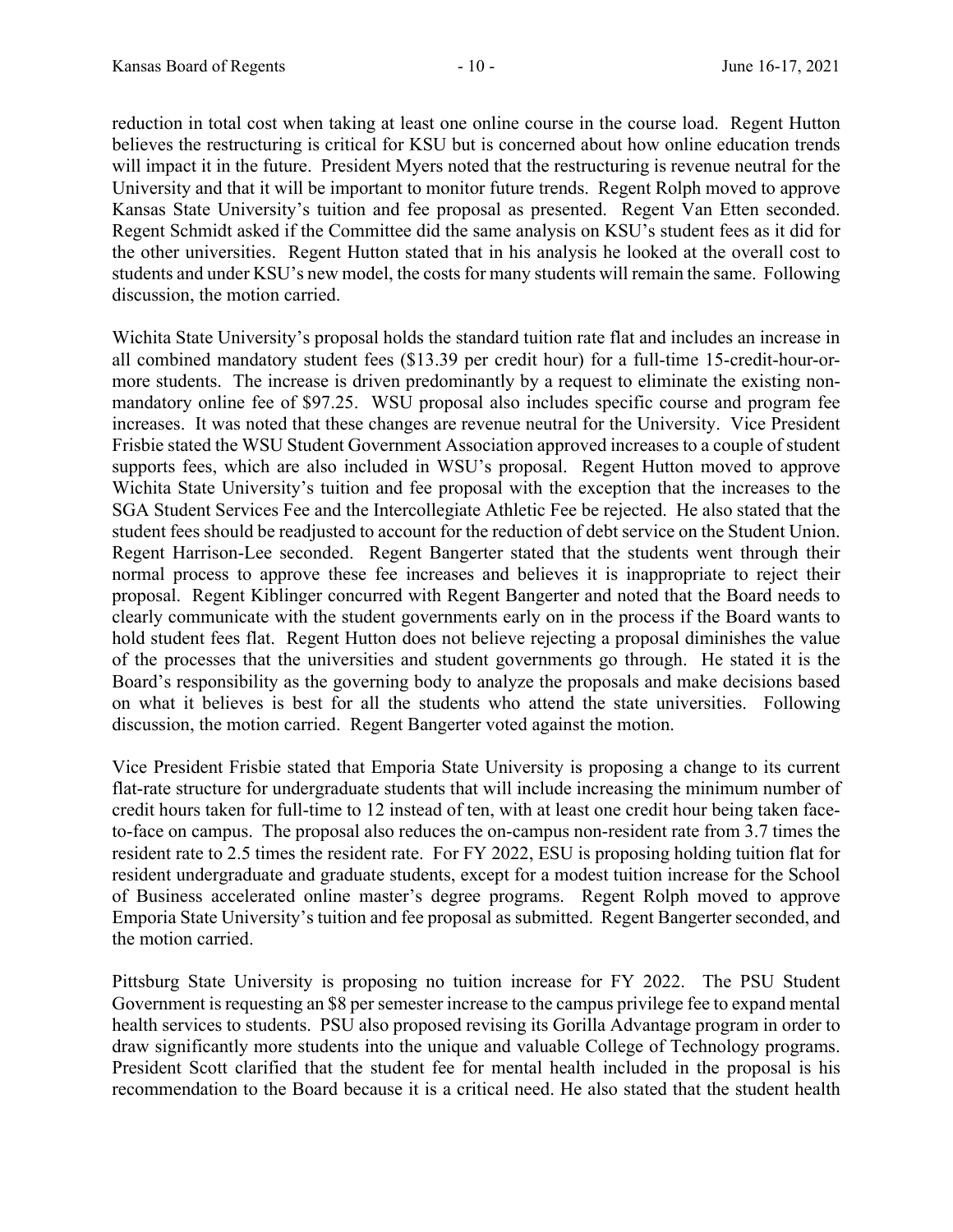centers are critical to the university and welcomes the opportunity for the Board to look more closely at their operations. Regent Hutton stated he believes the staff at the student health centers work hard and help students. His objections to raising fees for the student health center is based on the fact that the system needs to do a better job of collecting reimbursements from third parties, which would lower student costs. Regent Hutton would rather the third parties pay the increase rather than the students. Regent Hutton moved to approve Pittsburg State University's tuition and fee proposal including expansion of the Gorilla Advantage program with the exception that the increase to the student fee for mental health be rejected. This motion failed for lack of second. Regent Bangerter moved to approve Pittsburg State University's tuition and fee proposal as submitted. Regent Kiblinger seconded. This motion also failed. Regent Rolph stated he was not clear on whether Regent Hutton's original motion included the increase to the technology fee. Regent Hutton said it was included because he views the technology fee as a course fee. Regent Rolph moved to approve Pittsburg State University's tuition and fee proposals as submitted except for the increase to the student fee on mental health. Regent Hutton seconded, and the motion carried.

Fort Hays State University is proposing no increase per credit hour for any tuition rate in FY 2022. The University also proposed changing its tuition structure beginning in FY 2023 by expanding its contiguous states tuition rate for on campus students only. The University would plan to reduce the contiguous state rate to equal the approved state rate beginning in the Fall of 2022. Regent Murguia moved to approve Fort Hays State University's tuition and fee proposal as submitted. Regent Harrison-Lee seconded, and the motion carried.

Regent Murguia stated that she appreciated the information the universities provided on how they are handling the dining service refunds to students.

(State University Tuition and Fee Proposals filed with Official Minutes)

### SPRING DISTRIBUTION OF FY 2021 APPROPRIATIONS FOR TECHNICAL EDUCATION (EXCEL IN CAREER TECHNICAL EDUCATION INITIATIVE, AO-K PROVISO AND POSTSECONDARY EDUCATION PERFORMANCE-BASED INCENTIVES FUNDS)

Vice President Frisbie presented the proposed second distribution of state funds for Technical Education (Excel in Technical Education and the Accelerating Opportunity-Kansas proviso) and the Postsecondary Education Performance-Based Incentives Fund (GED Accelerator). For FY 2021, the Board of Regents has available \$31,254,345 for high school students' postsecondary tiered technical course tuition, and for tuition costs of adults without a high school diploma or GED who are enrolled in tiered technical courses in designated Accelerating Opportunity: Kansas (AO-K) approved pathways. Funds are also available for the Postsecondary Education Performance-Based Incentives Fund (GED Accelerator). Funding for the tuition portion is distributed twice a year based on actual student enrollments submitted to the Kansas Higher Education Data System by the institutions. In January 2021, the Board distributed \$15,453,001 for Excel in CTE, and \$125,179 for AO-K adult tuition based on the Fall 2020 enrollment data collection. The Spring 2021 enrollment data collection forms the basis of the state grant distributions for June 2021. The distribution amounts set forth in the following table do not reflect the Board's assessment of each institution's performance pursuant to K.S.A. 74-3202d(e) and thus the actual distribution to an institution, in accordance with the performance agreement process,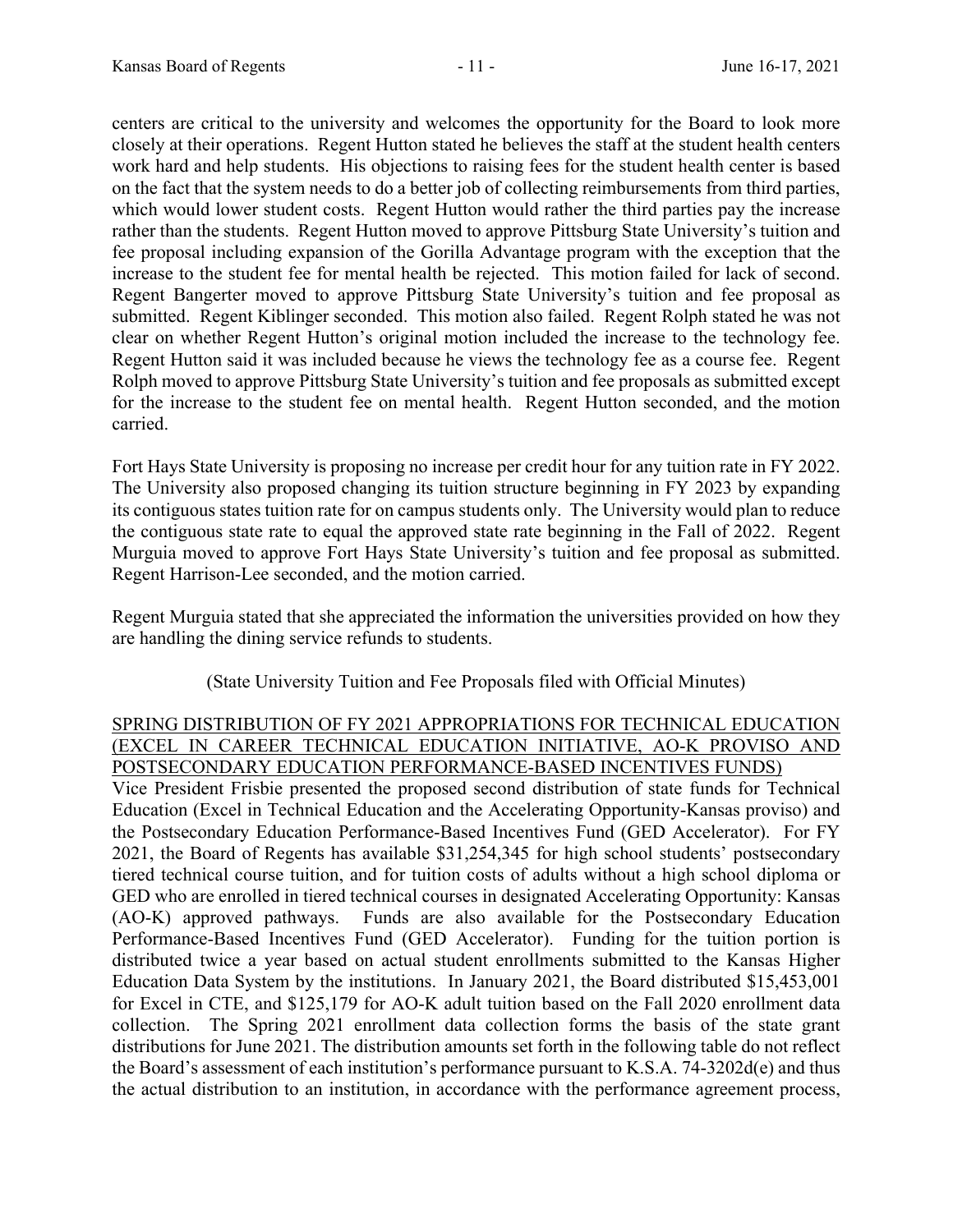may be less that the amount set forth in the table for that institution. Regent Rolph moved to approve the distribution amounts. Regent Van Etten seconded, and the motion carried. The following distributions were approved:

|                                        | <b>Excel in CTE</b> | <b>AOK Proviso</b>   | <b>GED</b>  |
|----------------------------------------|---------------------|----------------------|-------------|
| Institution                            | Initiative          | <b>Adult Tuition</b> | Accelerator |
| <b>Allen Community College</b>         | \$473,695           | \$                   | \$          |
| <b>Barton Community College</b>        | 192,263             | (13, 824)            | 4,000       |
| <b>Butler Community College</b>        | 254,917             | 9,035                | 850         |
| <b>Cloud County Community College</b>  | 165,625             |                      |             |
| Coffeyville Community College          | 526,032             |                      |             |
| Colby Community College                | 109,125             | 48,170               | 14,360      |
| <b>Cowley Community College</b>        | 400,733             | 37,650               |             |
| Dodge City Community College           | 125,867             |                      |             |
| Flint Hills Technical College          | 766,457             |                      |             |
| Fort Scott Community College           | 143,028             | 3,456                |             |
| Garden City Community College          | 163,296             | 6,599                | 3,010       |
| <b>Highland Community College</b>      | 804,504             | 6,761                |             |
| Hutchinson Community College           | 1,038,055           |                      |             |
| Independence Community College         | 88,738              |                      |             |
| Johnson County Community College       | 711,926             | 8,075                | 3,340       |
| Kansas City Kansas Community College   | 1,223,426           | 23,210               |             |
| Labette Community College              | 221,008             |                      |             |
| Manhattan Area Technical College       | 227,643             | --                   |             |
| Neosho County Community College        | 678,334             | --                   |             |
| North Central Kansas Technical College | 202,090             |                      |             |
| Northwest Kansas Technical College     | 81,814              |                      |             |
| <b>Pratt Community College</b>         | 159,013             | --                   |             |
| Salina Area Technical College          | 512,295             | 5,094                | 3,670       |
| <b>Seward County Community College</b> | 348,143             | 2,830                | 670         |
| Washburn Institute of Technology       | 2,163,821           | 44,912               | 25,550      |
| WSU Campus of Applied Sci. and Tech.   | 2,601,806           | 34,735               | 4,010       |
| <b>Total</b>                           | \$14,171,404        | \$216,703            | \$59,460    |

# DISTRIBUTION OF FY 2022 APPROPRIATIONS TO PUBLIC UNIVERSITIES

Vice President Frisbie stated that the Legislature appropriated \$15 million to be distributed to the state universities in FY 2022 as an operating grant, which must be spent in accordance with the proviso language, and \$10 million to finance need-based scholarships and student recruitment expenses at the public universities, which includes the state universities and Washburn University. Vice President Frisbie stated the recommendation is to distribute the \$15 million based on the state universities' share of the State General Fund appropriation, excluding those appropriations specially designated for research, and the \$10 million using the Kansas Comprehensive Grant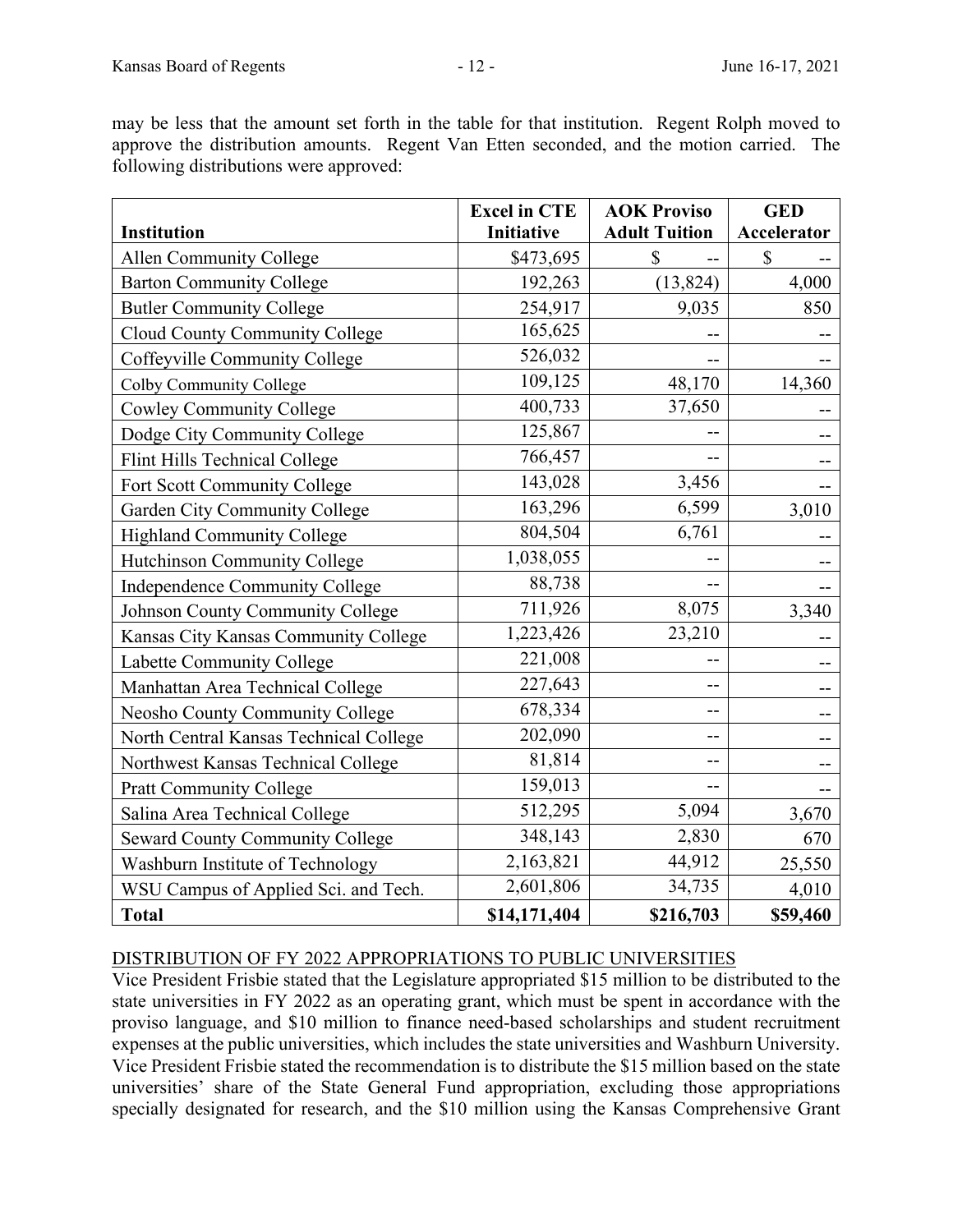formula. It was noted that the University of Kansas Medical Center's portion of the funding is low because the Comprehensive Grant applies only to undergraduate students, and the Medical Center's enrollment is mainly graduate students. Vice President Frisbie stated that based on the discussion during the Fiscal Affairs and Audit Standing Committee meeting, staff drafted several different scenarios for distributing the \$10 million that the Board can consider. Following discussion, the Regents concurred that they need additional time to review the options, and Regent Harrison-Lee moved to table this item until Thursday and placed it on the agenda under the Fiscal Affairs and Audit discussion section as item five. Regent Murguia seconded, and the motion carried.

# (Handout filed with Official Minutes)

# DISTRIBUTION OF FY 2022 STATE APPROPRIATIONS TO COMMUNITY COLLEGES, TECHNICAL COLLEGES, AND WASHBURN INSTITUTE OF TECHNOLOGY

Vice President Frisbie presented the proposed FY 2022 distributions to individual institutions for the Tiered Technical Education State Aid, Non-Tiered Credit Hour Grant, Career Technical Education Capital Outlay Aid, and the Technology Grant. The distribution amounts set forth in the following tables do not reflect the Board's assessment of each institution's performance pursuant to K.S.A. 74-3202d(e) and thus the actual distribution to an institution, in accordance with the performance agreement process, may be less that the amount set forth in the table for that institution.

Vice President Frisbie also stated as part of the maintenance of effort formula, the Legislature appropriated \$5 million to the Board of Regents for the community colleges, which is to be used for non-recurring commitments. She noted that the Kansas Postsecondary Technical Authority reviewed the distributions and recommends that \$4 million be allocated according to resident student FTE enrollment, excluding students in Excel for CTE, for which the colleges receive full funding from another appropriation and that the remaining \$1 million be used for those colleges with a gap in state aid for both tiered and non-tiered course credit hours according to the instructional cost model. Vice President Frisbie also reported that the Board was appropriated \$4,335,000 for the technical colleges to use for equipment purchases and the language in the proviso directed the Board to divide the money equally among the seven technical colleges at \$619,285 each.

Regent Rolph moved to approve the distributions in tables one, two, three, four, and six. Regent Hutton seconded, and the motion carried.

Regent Rolph stated that during the Fiscal Affairs and Audit Committee meeting, staff was directed to draft different scenarios for distributing the \$5 million to the community colleges and those scenarios were to show how the funds would be allocated if 20%, 50%, 80%, or 100% went to the cost model funding gap. The Board discussed the funding gap for tiered and non-tiered course credit hour aid, and it was noted that the state has not fully funded the cost model formula since its enactment in July 2011. Some Regents expressed their desire to apply more of the funds to address the gap because the colleges with the biggest gaps have not been reimbursed fairly. The Regents wanted additional time to review the different scenario options for the community college distribution. Chair Feuerborn tabled the item until Thursday.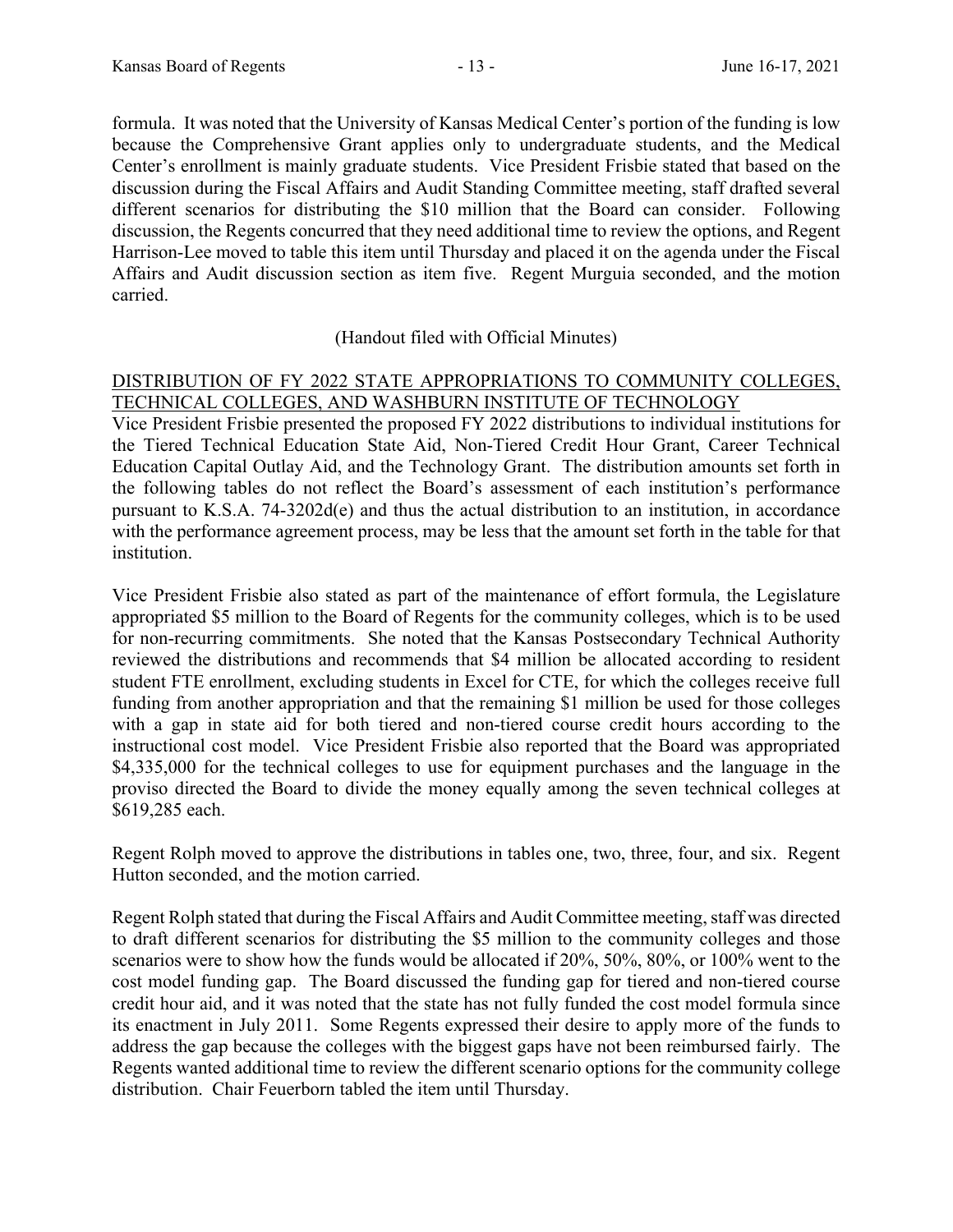<u>Table 1 and 1 and 1 and 1 and 1 and 1 and 1 and 1 and 1 and 1 and 1 and 1 and 1 and 1 and 1 and 1 and 1 and 1</u>

|                                                          | <b>Table 1</b> |                |              |
|----------------------------------------------------------|----------------|----------------|--------------|
| <b>Tiered Technical Education State Aid Distribution</b> |                |                |              |
|                                                          | FY 2021        | <b>FY 2022</b> | Increase/    |
| <b>Institution</b>                                       | <b>Funding</b> | <b>Funding</b> | (Decrease)   |
| <b>Allen County Community College</b>                    | \$1,327,658    | \$1,327,658    | $\mathbb{S}$ |
| <b>Barton County Community College</b>                   | 3,519,749      | 3,519,749      |              |
| <b>Butler County Community College</b>                   | 4,378,298      | 4,210,634      | (167, 664)   |
| Cloud County Community College                           | 1,364,522      | 1,364,522      |              |
| Coffeyville Community College                            | 1,221,598      | 1,221,598      | $-$          |
| Colby Community College                                  | 847,221        | 877,805        | 30,584       |
| <b>Cowley County Community College</b>                   | 2,522,575      | 2,522,575      |              |
| Dodge City Community College                             | 1,175,503      | 1,175,503      |              |
| Flint Hills Technical College                            | 1,791,222      | 1,837,319      | 46,097       |
| Fort Scott Community College                             | 1,508,066      | 1,508,066      |              |
| Garden City Community College                            | 1,025,433      | 1,058,862      | 33,429       |
| Highland County Community College                        | 1,833,613      | 1,833,613      |              |
| Hutchinson County Community College                      | 4,284,098      | 4,341,047      | 56,949       |
| Independence Community College                           | 558,687        | 558,687        |              |
| <b>Johnson County Community College</b>                  | 6,536,167      | 6,750,474      | 214,307      |
| Kansas City Kansas Community College                     | 4,388,879      | 4,371,269      | (17,610)     |
| Labette County Community College                         | 1,153,072      | 1,129,158      | (23, 914)    |
| Manhattan Area Technical College                         | 1,909,844      | 1,942,694      | 32,850       |
| Neosho County Community College                          | 1,488,937      | 1,387,305      | (101, 632)   |
| North Central Kansas Technical College                   | 2,780,372      | 2,824,381      | 44,009       |
| Northwest Kansas Technical College                       | 2,167,114      | 2,167,114      |              |
| <b>Pratt Community College</b>                           | 1,189,790      | 1,189,790      |              |
| Salina Area Technical College                            | 1,902,328      | 1,902,328      |              |
| <b>Seward County Community College</b>                   | 1,184,750      | 1,186,472      | 1,722        |
| Washburn Institute of Technology                         | 3,039,393      | 3,077,922      | 38,529       |
| WSU Campus of Applied Science and                        |                |                |              |
| Technology                                               | 5,868,559      | 5,680,903      | (187, 656)   |
| <b>Total</b>                                             | \$60,967,448   | \$60,967,448   | \$           |

The following distributions were approved:

| Table 2                                          |                |                |              |
|--------------------------------------------------|----------------|----------------|--------------|
| <b>Non-Tiered Credit Hour Grant Distribution</b> |                |                |              |
|                                                  | <b>FY 2021</b> | <b>FY 2022</b> | Increase/    |
| <b>Institution</b>                               | <b>Funding</b> | <b>Funding</b> | (Decrease)   |
| Allen County Community College                   | \$3,591,858    | \$3,557,200    | $(\$34,658)$ |
| <b>Barton County Community College</b>           | 4,986,441      | 5,086,886      | 100,445      |
| <b>Butler County Community College</b>           | 11,284,336     | 11,246,168     | (38, 168)    |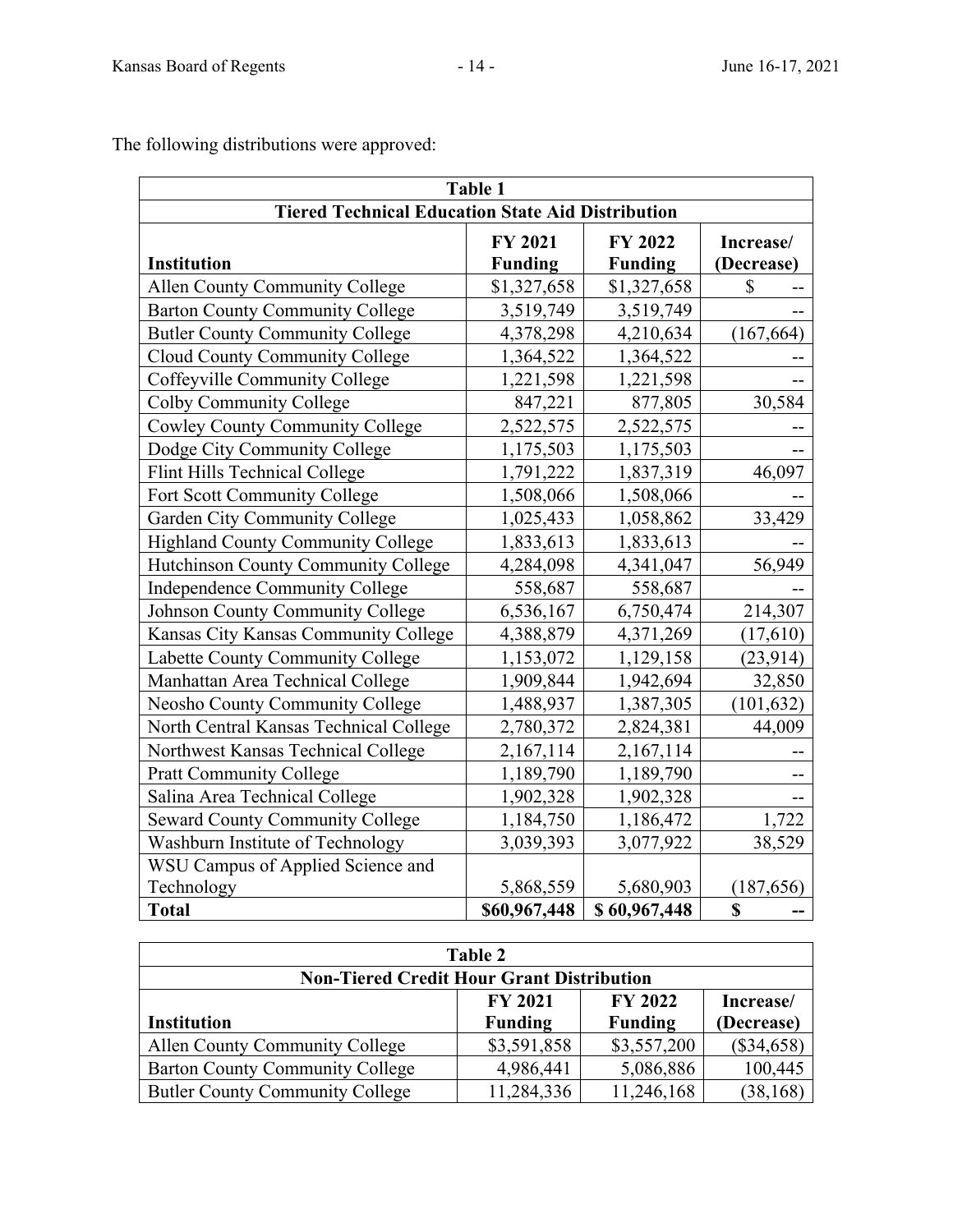| <b>Cloud County Community College</b>  | 3,065,428    | 3,063,686    | (1,742)   |
|----------------------------------------|--------------|--------------|-----------|
| Coffeyville Community College          | 1,798,887    | 1,798,887    |           |
| Colby Community College                | 1,415,975    | 1,379,179    | (36,796)  |
| <b>Cowley County Community College</b> | 4,410,683    | 4,410,683    |           |
| Dodge City Community College           | 1,535,283    | 1,512,063    | (23, 220) |
| Flint Hills Technical College          | 541,758      | 532,205      | (9, 553)  |
| Fort Scott Community College           | 1,960,649    | 1,935,369    | (25, 280) |
| Garden City Community College          | 1,790,242    | 1,731,655    | (58, 587) |
| <b>Highland Community College</b>      | 4,008,803    | 3,984,114    | (24, 689) |
| Hutchinson Community College           | 5,333,431    | 5,304,419    | (29,012)  |
| Independence Community College         | 1,429,492    | 1,429,492    |           |
| Johnson County Community College       | 15,651,974   | 15,637,795   | (14, 179) |
| Kansas City Kansas Community           |              |              |           |
| College                                | 5,988,485    | 5,988,313    | (172)     |
| Labette County Community College       | 1,743,344    | 1,705,732    | (37, 612) |
| Manhattan Area Technical College       | 498,103      | 519,857      | 21,754    |
| Neosho County Community College        | 1,611,148    | 1,639,180    | 28,032    |
| North Central Kansas Technical         |              |              |           |
| College                                | 758,829      | 774,707      | 15,878    |
| Northwest Kansas Technical College     | 661,927      | 681,387      | 19,460    |
| <b>Pratt Community College</b>         | 1,266,794    | 1,244,496    | (22, 298) |
| Salina Area Technical College          | 206,909      | 240,190      | 33,281    |
| <b>Seward County Community College</b> | 1,831,297    | 1,831,297    |           |
| Washburn Institute of Technology       | 212,448      | 226,887      | 14,439    |
| WSU Campus of Applied Science and      |              |              |           |
| Technology                             | 2,410,515    | 2,533,192    | 122,677   |
| <b>Total</b>                           | \$79,995,039 | \$79,995,039 | \$        |

| Table 3                                                           |                |                |            |  |
|-------------------------------------------------------------------|----------------|----------------|------------|--|
| <b>Career Technical Education Capital Outlay Aid Distribution</b> |                |                |            |  |
| FY 2022<br><b>FY 2021</b><br>Increase/                            |                |                |            |  |
| <b>Institution</b>                                                | <b>Funding</b> | <b>Funding</b> | (Decrease) |  |
| Coffeyville Community College                                     | \$120,641      | 119,497        | (1, 144)   |  |
| <b>Cowley County Community College</b>                            | 134,283        | 135,156        | 873        |  |
| Dodge City Community College                                      | 122,865        | 118,847        | (4,018)    |  |
| Flint Hills Technical College                                     | 129,489        | 132,531        | 3,042      |  |
| <b>Highland Community College</b>                                 | 126,800        | 125,919        | (881)      |  |
| Hutchinson Community College                                      | 208,777        | 209,777        | 1,000      |  |
| Johnson County Community College                                  | 338,088        | 355,522        | 17,434     |  |
| Kansas City Kansas Community                                      |                | 204,122        | (1,996)    |  |
| College                                                           | 206,118        |                |            |  |
| Manhattan Area Technical College                                  | 132,759        | 133,806        | 1,047      |  |
| North Central Kansas Technical College                            | 146,415        | 148,082        | 1,667      |  |
| Northwest Kansas Technical College                                | 133,093        | 134,568        | 1,475      |  |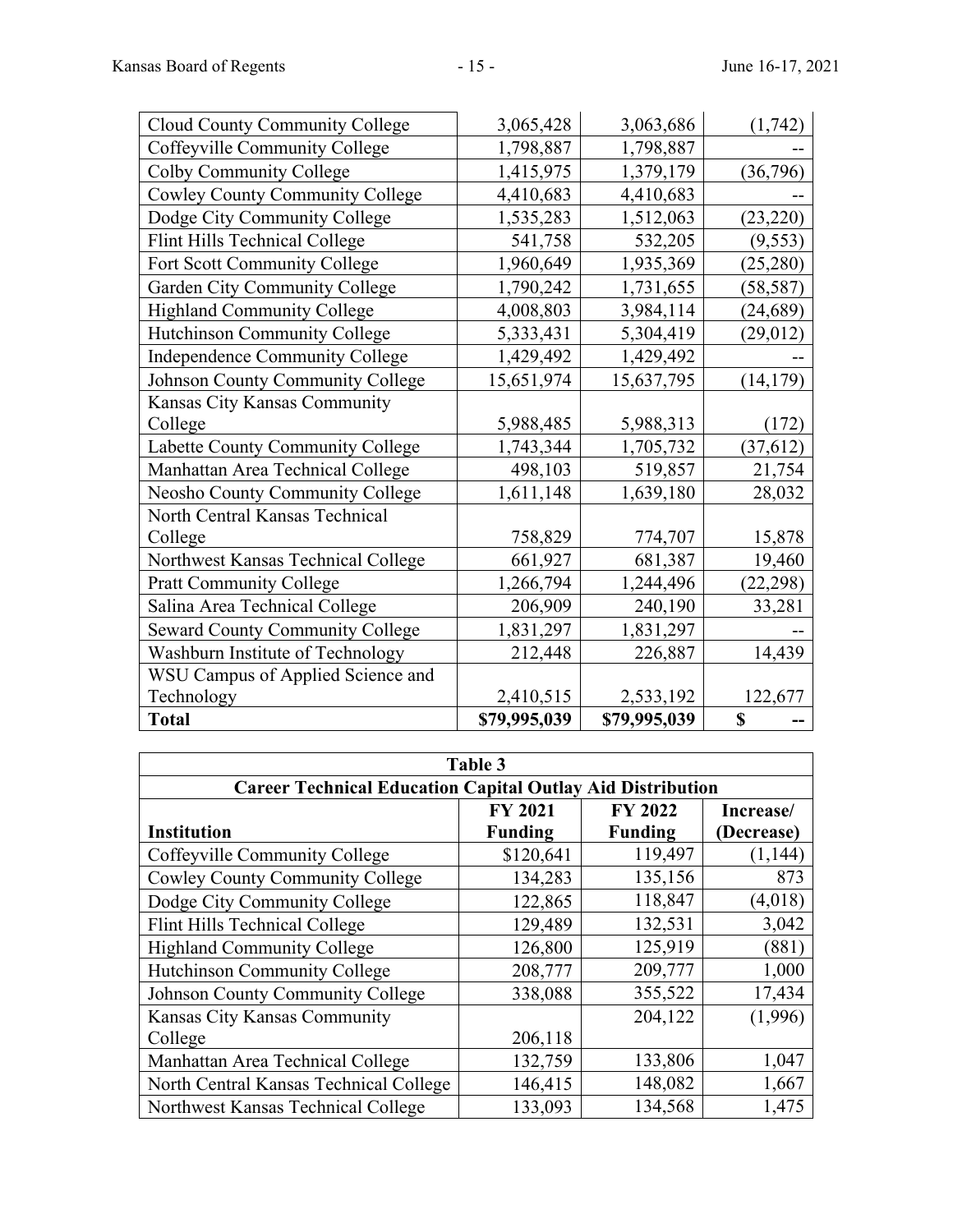| <b>Pratt Community College</b>         | 119,099     | 121,629     | 2,530     |
|----------------------------------------|-------------|-------------|-----------|
| Salina Area Technical College          | 121,941     | 123,153     | 1,212     |
| <b>Seward County Community College</b> | 126,779     | 127,939     | 1,160     |
| Washburn Institute of Technology       | 176,315     | 171,351     | (4,964)   |
| WSU Campus of Applied Science and      |             |             |           |
| Technology                             | 275,849     | 257,412     | (18, 437) |
| <b>Total</b>                           | \$2,619,311 | \$2,619,311 | S         |

| <b>Table 4</b>                         |                   |                   |            |  |
|----------------------------------------|-------------------|-------------------|------------|--|
| <b>Technology Grants Distribution</b>  |                   |                   |            |  |
|                                        | <b>FY 2021</b>    | <b>FY 2022</b>    |            |  |
|                                        | <b>Technology</b> | <b>Technology</b> | Increase/  |  |
| <b>Institution</b>                     | Grant             | Grant             | (Decrease) |  |
| Allen County Community College         | \$14,168          | \$14,168          | \$         |  |
| <b>Barton County Community College</b> | 19,482            | 19,482            |            |  |
| <b>Butler County Community College</b> | 24,794            | 24,794            |            |  |
| Cloud County Community College         | 16,824            | 16,824            |            |  |
| Coffeyville Community College          | 16,824            | 16,824            |            |  |
| Colby Community College                | 16,824            | 16,824            |            |  |
| <b>Cowley County Community College</b> | 19,482            | 19,482            |            |  |
| Dodge City Community College           | 16,824            | 16,824            |            |  |
| Fort Scott Community College           | 16,824            | 16,824            |            |  |
| Garden City Community College          | 16,824            | 16,824            |            |  |
| <b>Highland Community College</b>      | 18,597            | 18,597            |            |  |
| Hutchinson Community College           | 25,678            | 25,678            |            |  |
| Independence Community College         | 16,824            | 16,824            |            |  |
| Johnson County Community College       | 38,962            | 38,962            |            |  |
| Kansas City Kansas Community College   | 25,678            | 25,678            |            |  |
| Labette County Community College       | 14,170            | 14,170            |            |  |
| Neosho County Community College        | 16,824            | 16,824            |            |  |
| <b>Pratt Community College</b>         | 12,401            | 12,401            |            |  |
| <b>Seward County Community College</b> | 16,824            | 16,824            |            |  |
| <b>Washburn University</b>             | 33,647            | 33,647            |            |  |
| <b>TOTAL</b>                           | \$398,475         | \$398,475         | \$<br>--   |  |

| Table 6                                               |                |     |                |              |
|-------------------------------------------------------|----------------|-----|----------------|--------------|
| <b>Technical Colleges Equipment Fund Distribution</b> |                |     |                |              |
| <b>FY 2021</b><br><b>FY 2022</b><br>Increase/         |                |     |                |              |
| <b>Institution</b>                                    | <b>Funding</b> |     | <b>Funding</b> | (Decrease)   |
| Flint Hills Technical College                         |                | $-$ | \$619,285.71   | \$619,285.71 |
| Manhattan Area Technical College                      |                | $-$ | 619,285.71     | 619,285.71   |
| North Central Kansas Technical College                |                | $-$ | 619,285.71     | 619,285.71   |
| Northwest Kansas Technical College                    |                | $-$ | 619,285.71     | 619,285.71   |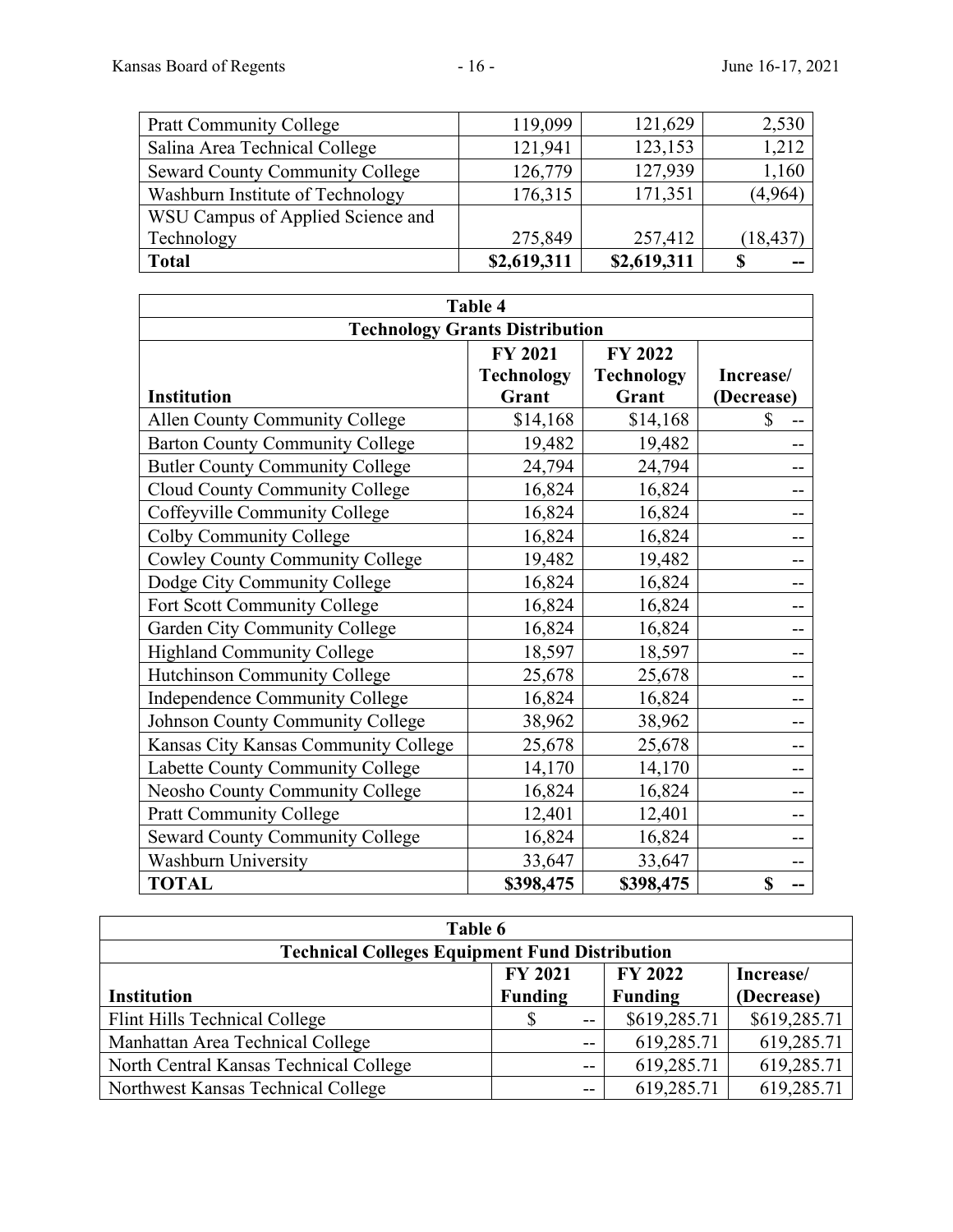| Salina Area Technical College     | $- -$                    | 619,285.71     | 619,285.71     |
|-----------------------------------|--------------------------|----------------|----------------|
| Washburn Institute of Technology  | $-$                      | 619,285.71     | 619,285.71     |
| WSU Campus of Applied Science and |                          |                |                |
| Technology                        | $-$                      | 619,285.71     | 619,285.71     |
| <b>Total</b>                      | $\overline{\phantom{a}}$ | \$4,334,999.97 | \$4,334,999.97 |

(Handout filed with Official Minutes)

### *Other Matters*

### AMENDMENTS TO BOARD'S WEAPONS POLICY

General Counsel Julene Miller stated that this year the Legislature amended the Personal and Family Protection Act to allow individuals between the ages of 18 and 21 to possess concealed carry weapons if appropriately licensed to do so. She then presented a proposed Board policy amendment that reflects the changes made by the Legislature. Regent Bangerter moved to approve. Regent Van Etten seconded, and the motion carried. The following amendment was adopted.

# **CHAPTER II: GOVERNANCE - STATE UNIVERSITIES**

```
. . . 
E. FACILITIES
```
**. . .**

# 15 WEAPONS POSSESSION

- a.Pursuant to the authority vested in the Board of Regents by Article 6, Section 2 of the Kansas Constitution, K.S.A. 76-712 and other state laws, and in accordance with K.S.A. 75-7c20 allowing concealed carry and K.S.A. 75-7c24 authorizing prohibition of open carry, concealed carry of handguns shall be permitted on each state university campus, while open carry of firearms and possession of weapons other than concealed handguns shall be prohibited on each state university campus.
- b. For purposes of this policy:
	- i. The term "weapons" includes:

 (1) Any object or device which will, is designed to, or may be readily converted to expel bullet, shot or shell by the action of an explosive or other propellant; (2) any handgun, pistol, revolver, rifle, shotgun or other firearm of any nature, including those that are concealed or openly carried;

 (3) any BB gun, pellet gun, air/C'O2 gun, blow gun, or any device, such as a Taser, which is designed to discharge electric darts or other similar projectiles; however, personal self-defense stun guns that do not fit within the preceding definition shall not be deemed to be a weapon for the purposes of this policy;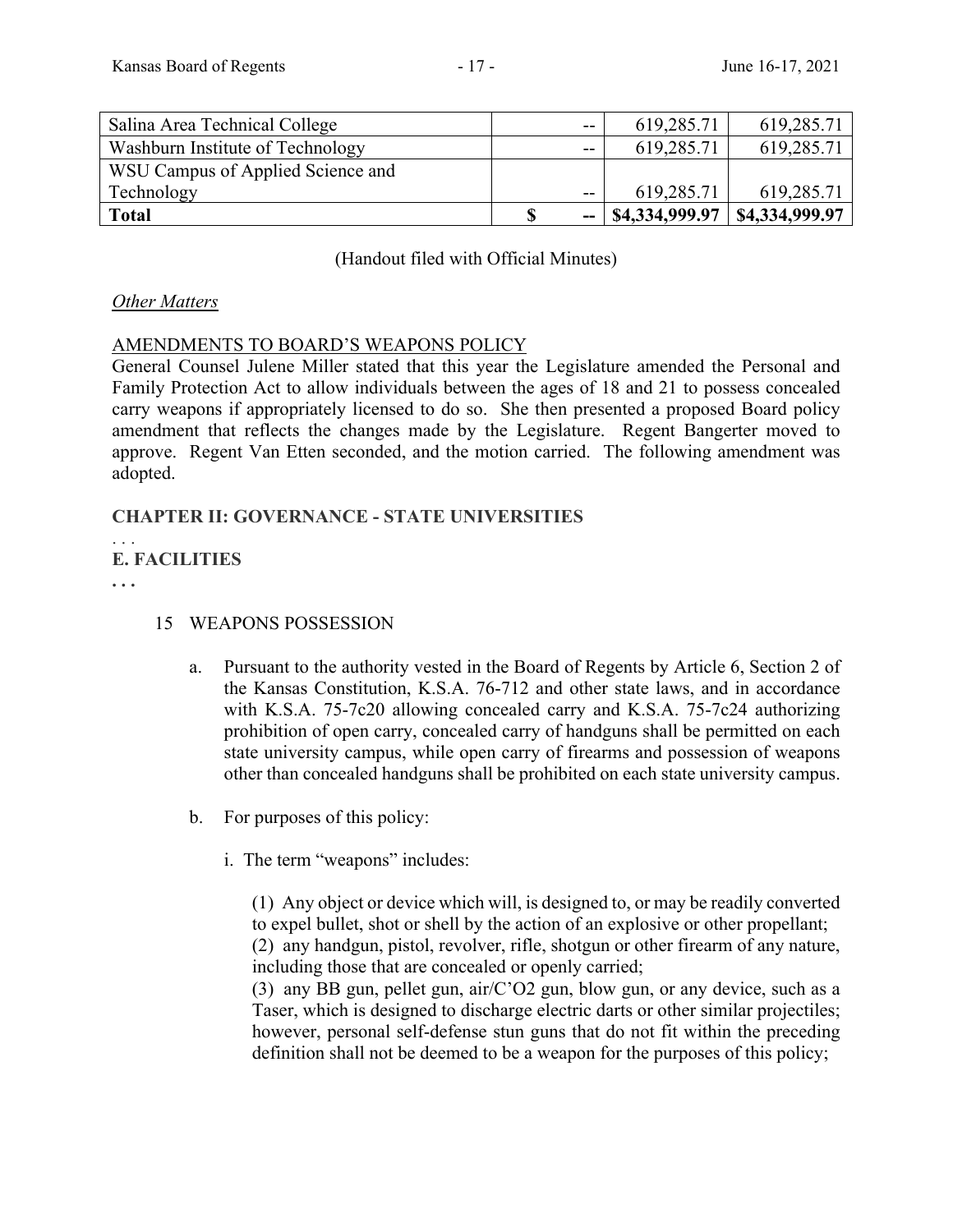(4) any explosive, incendiary or poison gas (A) bomb, (B) mine, (C) grenade, (D) rocket having a propellant charge of more than four ounces, or (E) missile having an explosive or incendiary charge of more than  $\frac{1}{4}$  ounce;

 (5) any incendiary or explosive material, liquid, solid or mixture equipped with a fuse, wick or other detonating device;

 (6) any tear gas bomb or smoke bomb; however, personal self-defense items containing mace or pepper spray shall not be deemed to be a weapon for the purposes of this policy;

 (7) any knife, commonly referred to as a switch-blade, which has a blade that opens automatically by hand pressure applied to a button, spring or other device in the handle of the knife, or any knife having a blade that opens or falls or is ejected into position by the force of gravity or by an outward, downward or centrifugal thrust or movement;

 (8) any straight-blade knife of four inches or more such as a dagger, dirk, dangerous knife or stiletto; except that an ordinary pocket knife or culinary knife designed for and used solely in the preparation or service of food shall not be construed to be a weapon for the purposes of this policy;

(9) any martial arts weapon such as nunchucks or throwing stars;

 (10) any longbow, crossbow and arrows or other projectile that could cause serious harm to any person; or

(11) any other dangerous or deadly weapon or instrument of like character.

ii. The term "handgun" means:

 (1) A pistol or revolver which is designed to be fired by the use of a single hand and which is designed to fire or capable of firing fixed cartridge ammunition; or

 (2) any other weapon which will or is designed to expel a projectile by the action of an explosive and which is designed to be fired by the use of a single hand.

- iii. The term "firearm" includes any handgun, rifle, shotgun, and any other weapon which will or is designed to expel a projectile by the action of an explosive.
- iv. The term "adequate security measures" shall have the same meaning as the term is defined in K.S.A. 75-7c20, and "building" shall have the same meaning as the term "state building" is defined in K.S.A. 75-7c20.
- v. The term "campus" means any building or grounds owned by a state university or the Board and any building or grounds leased by a state university or the Board for state university use.
- c. Nothing in this policy shall be read to prohibit possession of weapons on campus (1) as necessary for the conduct of Board approved academic programs or university approved activities or practices, or (2) by university police or security officers while acting within the scope of their employment. Each university shall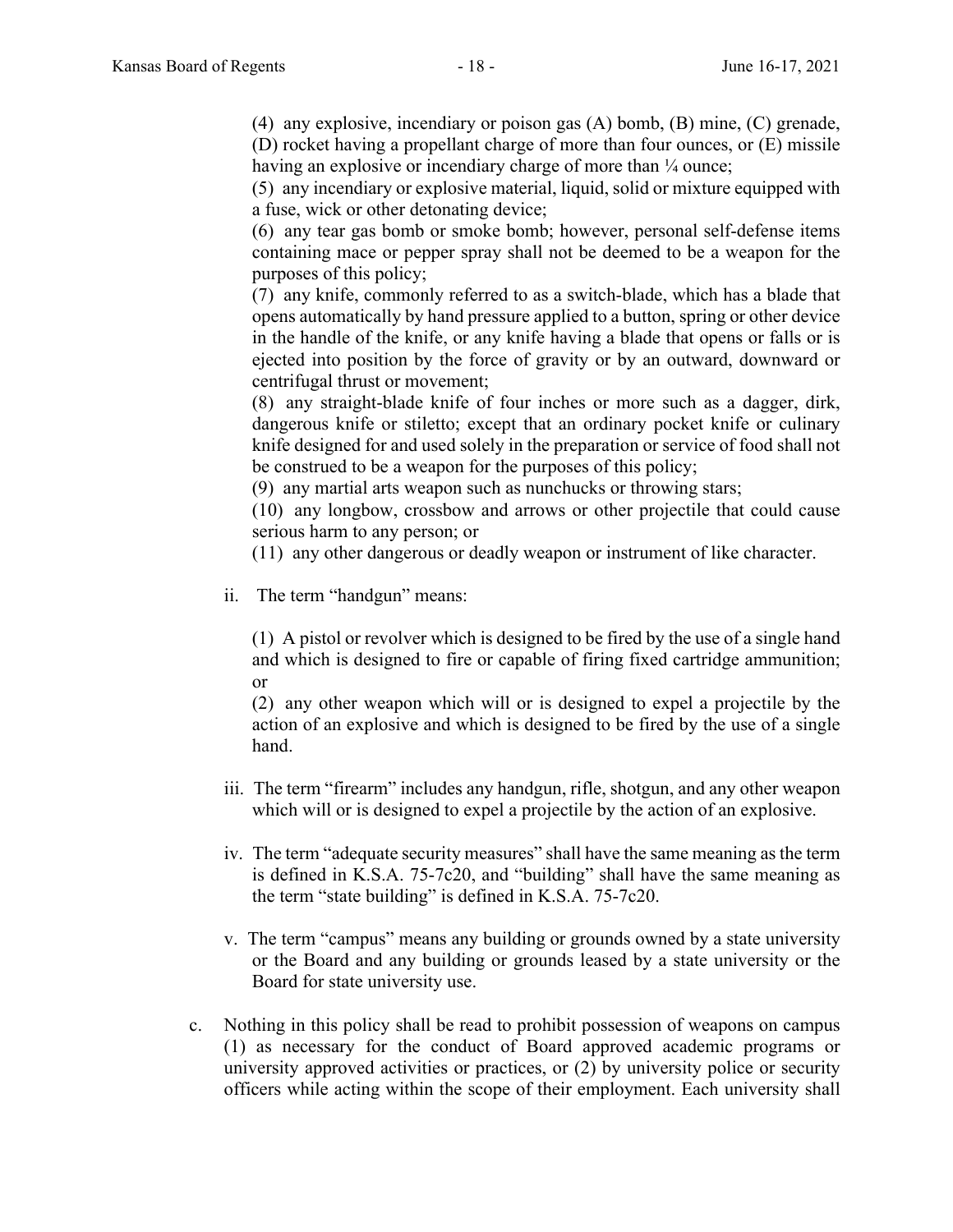develop and follow policies and procedures for the safe possession, use and storage of such weapons and shall notify the Board in writing of any activities or practices involving weapons that are approved by the university under subparagraph c(1).

- d. Beginning July 1, 2017, any individual who is 21 years of age or older, and beginning July 1, 2021, any licensed individual who is 18-21 years of age, and who is lawfully eligible to carry a concealed handgun in Kansas shall not be precluded from doing so on state university campuses except in buildings and areas of buildings for which adequate security measures are provided, and except as otherwise prohibited by law.
	- i. Each individual who lawfully possesses a handgun on any state university campus shall be wholly and solely responsible for carrying, storing and using that handgun in a safe manner and in accordance with the law, Board policy and university policy. Nothing in this policy shall be interpreted to require individuals who lawfully possess a handgun to use it in defense of others.
	- ii. Each university shall develop and follow policies and procedures for the safe possession and storage of lawfully possessed handguns, and shall submit such policies and procedures to the Board office for review and approval by the Board Governance Committee prior to publication or implementation. Each university's policies and procedures shall include detailed provisions regarding how and where to report suspected violations of this policy, how faculty, staff and students shall be notified of the laws and policies pertaining to concealed carry on campus, and shall also provide interested students, faculty and staff with information about any known locally or regionally available firearm safety instruction.
- e. Open carry of any firearm anywhere on any campus shall be prohibited. Each entrance to each building and facility on each campus shall be conspicuously posted with appropriate signs indicating that openly carrying a firearm into that building or facility is prohibited. Additional signs may be posted as appropriate.
- f. Except in those instances where necessary for self-defense or transferring to safe storage and except as otherwise provided in subparagraphs  $c(1)$  and  $c(2)$ , it shall be a violation of Board policy to openly display any lawfully possessed concealed carry handgun while on campus.
- g. Regardless whether the individual is otherwise lawfully eligible to carry a concealed handgun, it shall be a violation of Board policy to commit any of the following offenses on a university campus:
	- i. Possess a firearm under the influence of alcohol or drugs, as defined by K.S.A. 21-6332, and amendments thereto;
	- ii. discharge a firearm in violation of K.S.A. 21-6308, and amendments thereto;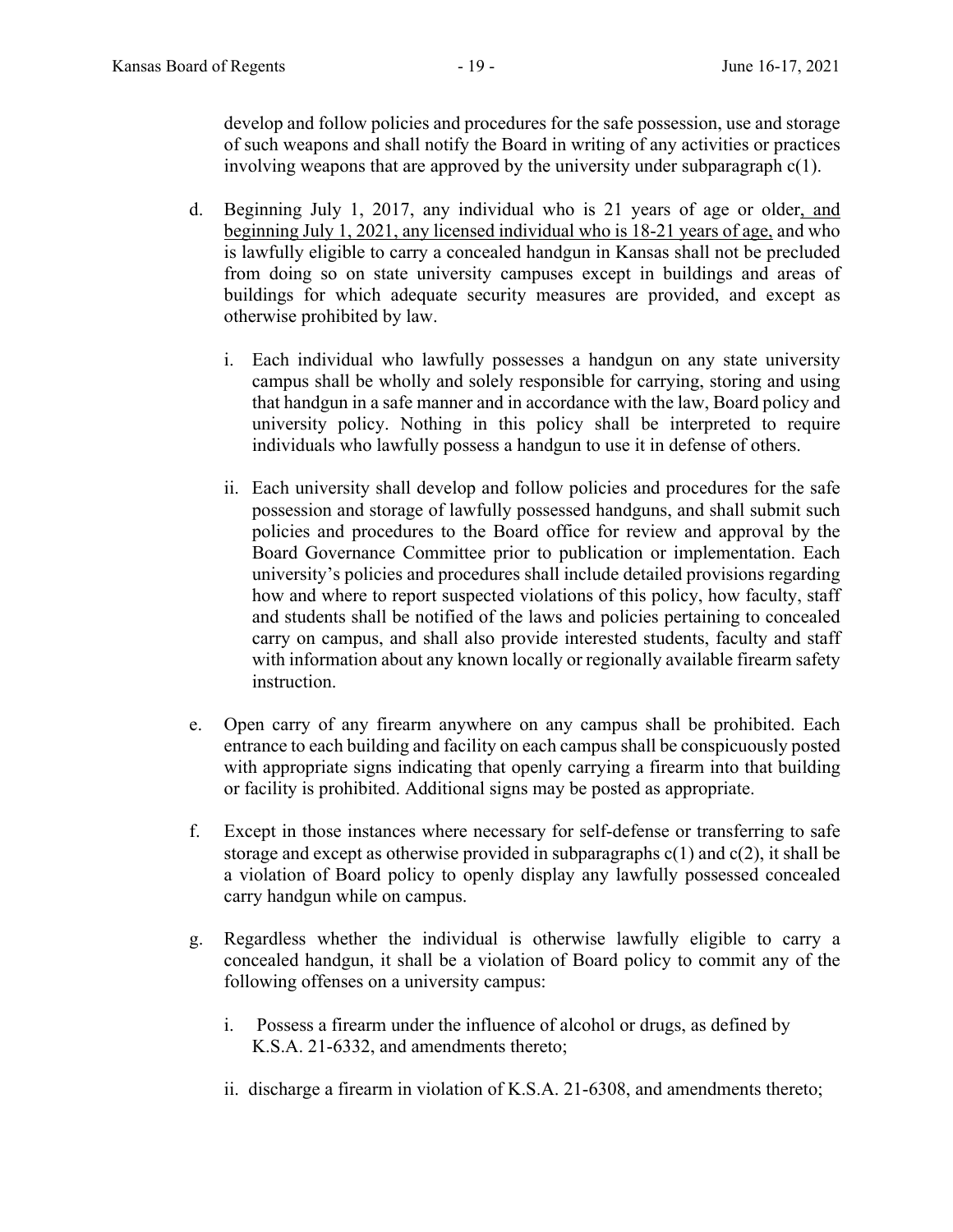- iii. discharge a firearm within or into the corporate limits of any city in violation of K.S.A. 21-6308a; or
- iv. otherwise possess, store, transport, trade, sell, or in any other way use a firearm in violation of any applicable law.
- h. Beginning July 1, 2017, each individual who lawfully possesses a concealed handgun on campus shall at all times have that handgun in their custody and control, and shall either keep it on their person with safety mechanism, if any, engaged, or stored 1) in any secure storage location provided by or authorized by the university specifically for that purpose, 2) at their residence, or 3) in their vehicle. If stored in a location provided or authorized by the university specifically for that purpose, the handgun must be secured, concealed from view, and in a location that can be accessed only by the individual and the university. If stored in a vehicle on campus, the handgun must be secured and concealed from view. For any dormitory or scholarship hall that does not have adequate security measures, each resident who lawfully possesses a handgun on campus and elects to store the handgun they possess in the room to which they are assigned when not carrying it on their person in a concealed fashion shall secure the handgun in a secure storage device that conceals the gun from view. Such storage devices shall be provided by the individual who possesses the handgun and must meet minimum industry standards for safe-keeping of handguns.
- i. Beginning July 1, 2017, each state university shall determine whether and to what extent otherwise lawfully possessed concealed handguns will be prohibited in any campus buildings or areas of buildings by provision of adequate security measures, permanent or temporary, at each public entrance to the building or area. Each entrance to each building where concealed carry is prohibited as provided in this paragraph shall be conspicuously posted with appropriate signs indicating that carrying a concealed handgun into that building is prohibited. Additional signs may be posted as appropriate. Each state university that prohibits concealed carry pursuant to this paragraph shall submit to the Board office for review and approval by the Board Governance Committee a list of the buildings and areas of buildings so restricted, the rationale therefor, and a description of the adequate security measures to be provided.
	- i. The list shall be provided at the time such buildings and areas are first identified as requiring adequate security and, as buildings or areas of buildings are added to the list, at the time so amended. Once the Governance Committee has approved a building or area for provision of adequate security measures, reapproval of that building or area is not required.
	- ii. Because safety and security considerations may warrant a university implementing adequate security measures on an as-needed, temporary basis that are intended to address a specific concern, each university shall include in its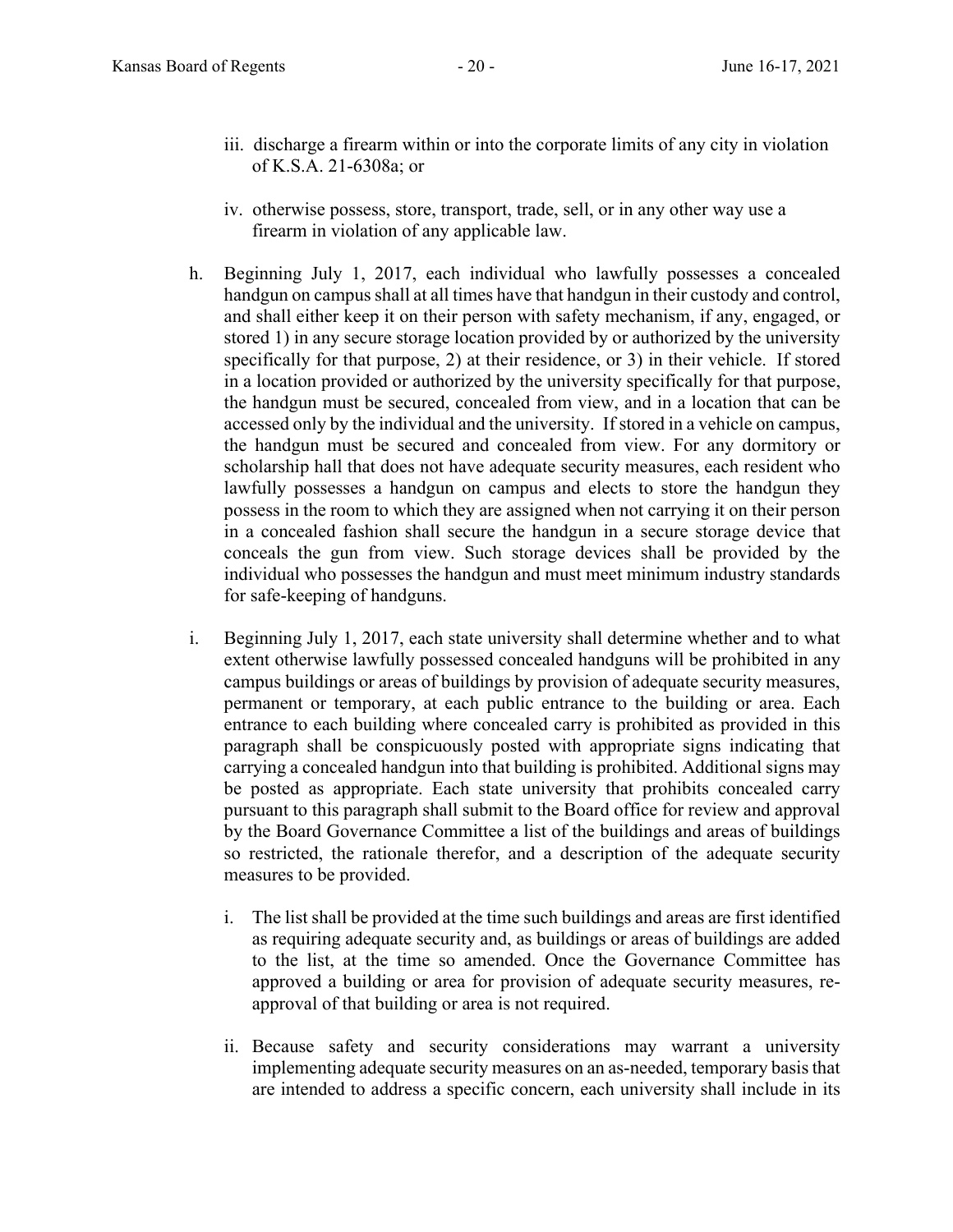annual security report to the Board information regarding all instances in which adequate security measures were implemented on an as needed, temporary basis during the previous year and the reasons therefor.

- j. Any individual who violates one or more provisions of this policy may be issued a lawful directive to leave campus with the weapon immediately. Any individual who violates the directive shall be considered to be in trespass and may be cited accordingly. Any employee or student of the university who violates one or more provisions of this policy shall be subject to discipline in accordance with applicable university codes of conduct. Any individual who violates state or federal law may be detained, arrested or otherwise subjected to lawful processes appropriate to the circumstances.
- k. Notice of this policy shall be given in each state university's weapons policy and housing contracts. To the extent adequate security measures are used to prohibit concealed carry into stadiums, arenas and other large venues that require tickets for admission, the tickets shall state that concealed carry will be prohibited at that event.

### BOARD MEMBER CONFLICT OF INTEREST DISCLOSURE

General Counsel Julene Miller presented an additional conflict of interest disclosure from Regent Hutton. Regent Hutton has an ownership and employment interest in, and his son is the majority stockholder and CEO of, a construction company (Hutton Construction) that has recently been awarded the design/build contract for the proposed new residence hall on the Kansas State University Polytechnic campus in Salina. General Counsel Miller noted that because this contract will be with the KSU Real Estate Fund, LLC, a supporting entity of the Kansas State University Foundation (which is an affiliated corporation of the University) rather than the University itself, Board policy does not require disclosure of the transaction. However, Regent Hutton disclosed it out of an abundance of caution and the recommendation, which the Governance Committee concurred with, is to direct Regent Hutton to excuse himself from participating on behalf of the Board in matters involving or related to this disclosed interest. Regent Rolph moved to approve the recommendation, and Regent Murguia seconded. The motion carried.

### EXECUTIVE SESSION

At 5:05 p.m., Regent Harrison-Lee moved, followed by the second of Regent Murguia, to recess into executive session in the Kathy Rupp Conference Room for 25 minutes to discuss personnel matters of non-elected personnel. The subject of this executive session was personnel matters and the purpose was to protect the privacy of the individual Board employee involved. Participating in the executive session were members of the Board, President Flanders, and General Counsel Julene Miller. The motion carried. At 5:30 p.m., the meeting returned to open session. Regent Harrison-Lee moved to extend the session ten minutes, and Regent Rolph seconded. The motion carried. At 5:40 p.m. the meeting returned to open session. Regent Harrison-Lee moved to extend the session ten minutes, and Regent Rolph seconded. The motion carried. At 5:50 p.m. the meeting returned to open session.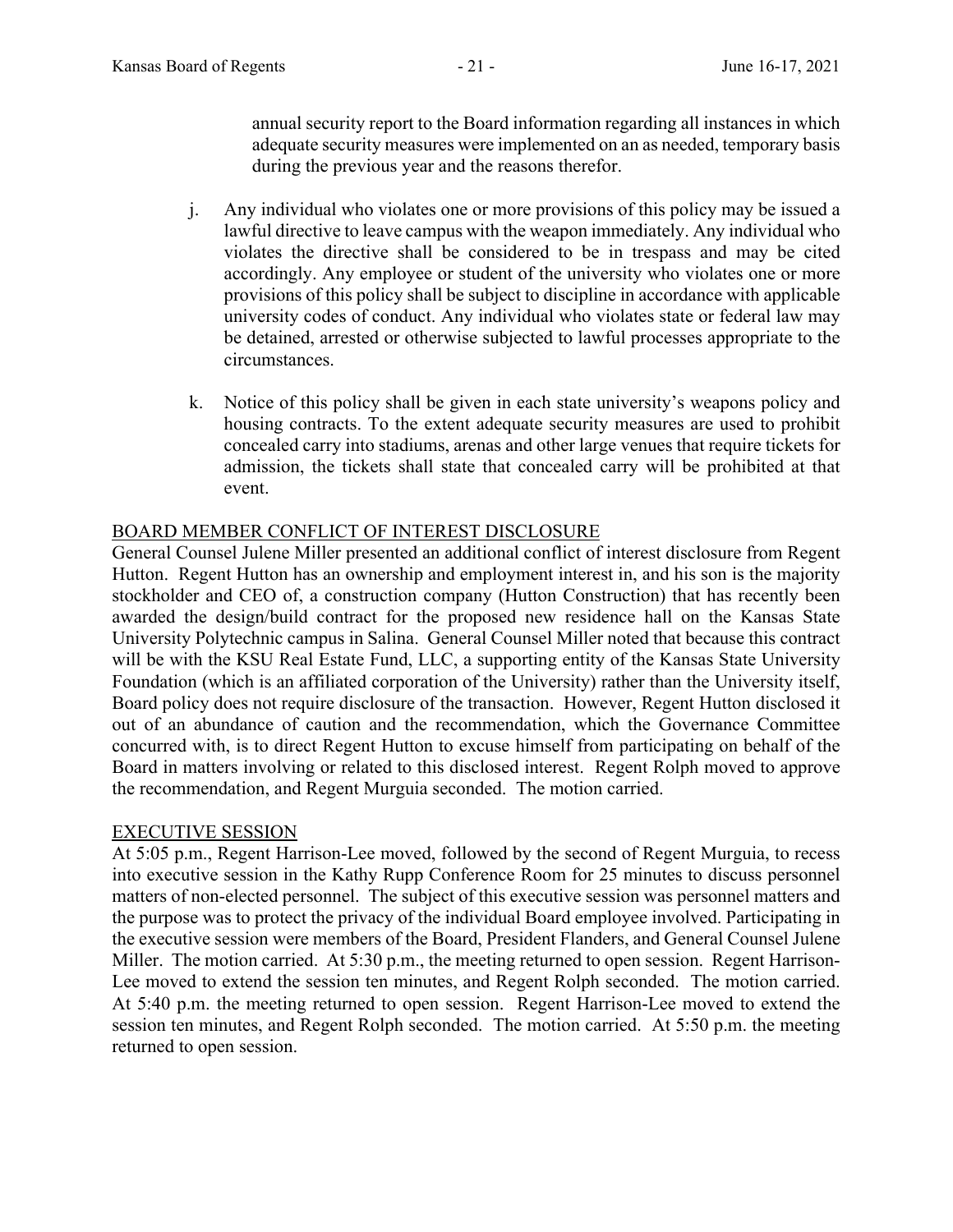### **RECESS**

The Chair recessed the meeting at 5:50 p.m.

### **RECONVENE**

Chair Feuerborn reconvened the meeting at 8:30 a.m. on Thursday, June 17, 2021.

MEMBERS PRESENT: Bill Feuerborn, Chair

Cheryl Harrison-Lee, Vice Chair Shane Bangerter Ann Brandau-Murguia Mark Hutton Shelly Kiblinger Jon Rolph Allen Schmidt Helen Van Etten

### **AMEND AGENDA**

Chair Feuerborn stated that three items from yesterday were tabled for further discussion on today's agenda. Two of the items will be placed under the Fiscal Affairs and Audit discussion agenda as follows: 5. Act on Distributions of FY 2022 Appropriations to Public Universities and 6. Act on Community College Maintenance of Effort Distribution. A new Academic Affairs section is being added to the discussion agenda after the Fiscal Affairs and Audit section and the item to Discuss Amending Board to policy related to the Baccalaureate Degree Pilot will be placed under this section. Chair Feuerborn also added a new executive session to the agenda and placed it on the agenda after the Kansas State University Presidential Search item.

# **REPORTS**

# REPORT FROM THE UNIVERSITY CEOS

President Myers announced that David Rosowsky was named Kansas State University's new Vice President for Research and will begin his appointment on July 1. In May, KSU held its 2021 commencement ceremony at Bill Snyder Family Stadium. President Myers thanked Regent Van Etten for her remarks to the graduates and noted that KSU graduated over 3,000 students. President Myers reported that construction on the new Shamrock Zone located on the south concourse of Bill Snyder Family Stadium is underway and is expected to be completed in September. The Shamrock Zone will include permanent concessions, new seating, two new video boards, and a covered walkway. President Myers reported that Carl and Melinda Helwig donated significant funds to the Department of Biological and Agricultural Engineering to help students, faculty, and the programs in the Department. President Myers announced that 288 KSU student athletes were placed on the Spring 2021 Commission's Honor Roll for the Big XII and 97 students held a 4.0 GPA. President Myers also reported that three Kansas State University students and one alumna received a Fulbright scholarship: Kya Crocker, senior in anthropology; Cole Wilson, senior in biochemistry; Geneva Fink, December 2020 graduate in human development and family science; and Lindsay Curl, 2017 graduate in biology. The Board members congratulated President Myers on his upcoming retirement and thanked him for his many years of service.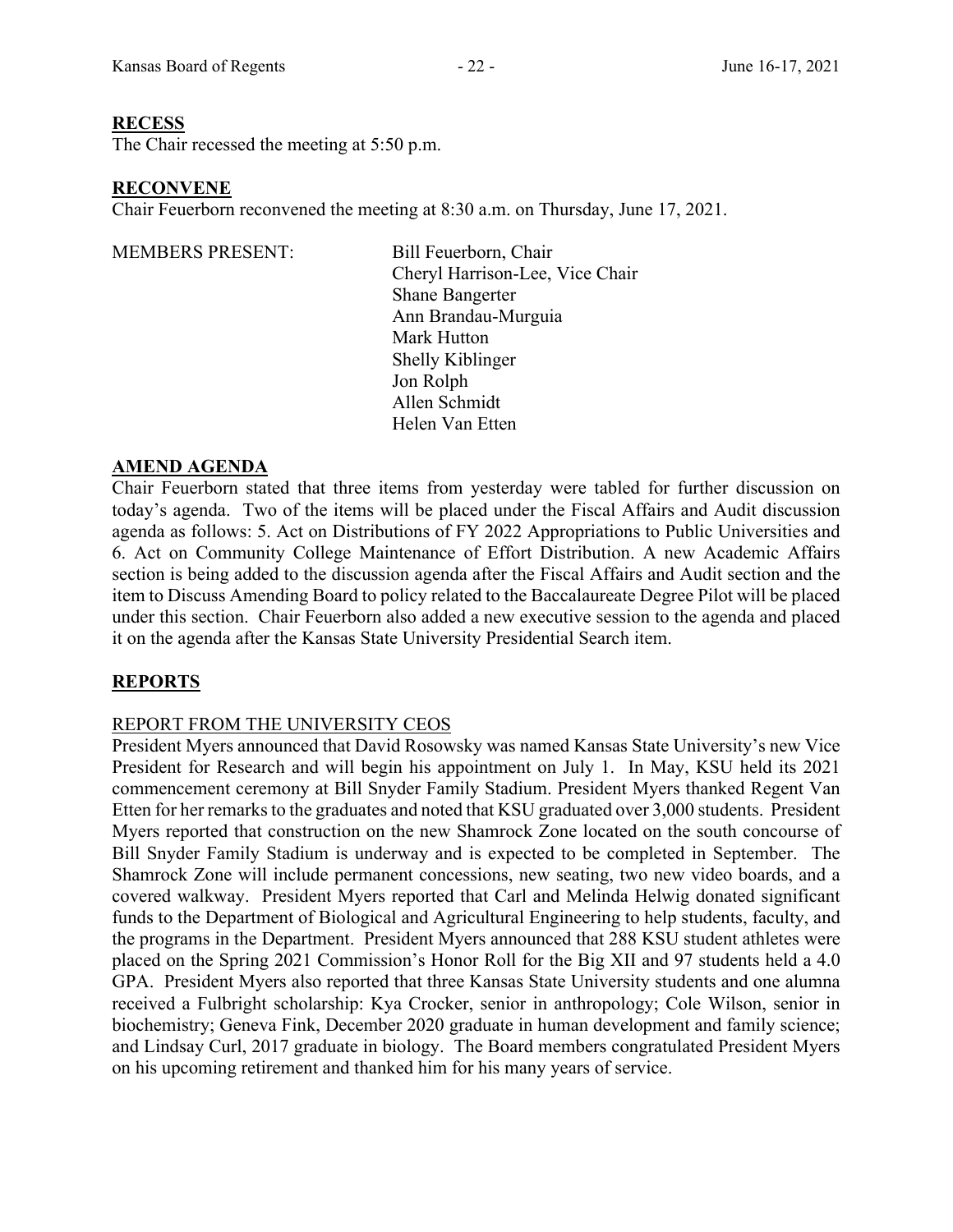Chancellor Girod reported that the University of Kansas will not be using the Board's temporary policy on dismissal and that he appreciated the Board's flexibility. Dr. Girod noted that when the Board adopted the policy earlier this year, the University had significant revenue issues related to the pandemic including enrollment losses. Since that time, KU has made financial adjustments on the campus and has received federal and state funds. The Chancellor noted that KU is still facing financial challenges, but he and his staff are working on long term solutions. Chancellor Girod then reported that the groundbreaking ceremony for the new Jayhawk Welcome Center took place on May 7. This facility will function as a welcome center for KU and will house the admissions department. The project's cost is estimated at \$21 million and will be funded by the KU Alumni Association. Dr. Girod stated that expansion of the KU Innovation Park continues with Phase III, which includes a new 70,000-square-foot facility that contains fully functional wet labs, offices, and collaborative spaces for its tenant startups. The facility will house 250 new high-tech jobs. Chancellor Girod announced that Dr. Kristen Bowman-James, a University Distinguished Professor of Chemistry, was named to the American Academy of Arts & Sciences; Dr. Beth Bailey, a Foundation Distinguished Professor in the Department of History, was named as one of 26 researchers in the 2021 class of Andrew Carnegie Fellows; and Joseph Hartung, a KU student with a double major in history and global & international studies with minors in African studies and national security studies, is one of 20 students selected as a Key into Public Service Scholar by Phi Beta Kappa Society, the nation's most prestigious academic honor society.

President Muma reported that more than 5,000 Wichita State students had paid applied learning and other campus employment experiences, totaling more than \$27 million last year. The University also discharged \$7.4 million dollars in student debt last week using HEERF funds. He shared several examples of students involved with applied learning activities including the WSU engineering and physical therapy students who collaborated on an applied learning opportunity through Wichita State's GoBabyGo program to build a modified bike for a five-year-old who has cerebral palsy. President Muma announced that Dr. Rémi Chou, an assistant professor in the Department of Electrical Engineering and Computer Science, was awarded a National Science Foundation CAREER Award, which will support his work in bringing more robust security to wirelessly transmitted data. Dr. Muma stated that WSU has focused on educating the campus community about the importance of freedom of expression and announced that the new Craig W. Barton Lecture Series will be a prestigious annual event with the intended purpose to expose students to differing points of view and encourage critical thinking and conversation. He also noted that in April 2021, WSU's W. Frank Barton School of Business hosted freedom-ofinnovation expert Adam Thierer, a senior research fellow at the Mercatus Center at George Mason University. Thierer specializes in innovation, entrepreneurialism, Internet and free-speech issues, with a particular focus on the public policy concerns surrounding emerging technologies. Dr. Muma also thanked WSU's shared governance leaders for all their work this year.

# **CONSIDERATION OF DISCUSSION AGENDA**

# *Fiscal Affairs and Audit*

# BOND RESOLUTION – WSU

General Counsel Miller introduced Wichita State University's request for a bond resolution in an amount not to exceed \$15 million plus costs of issuance and any required reserves. The proceeds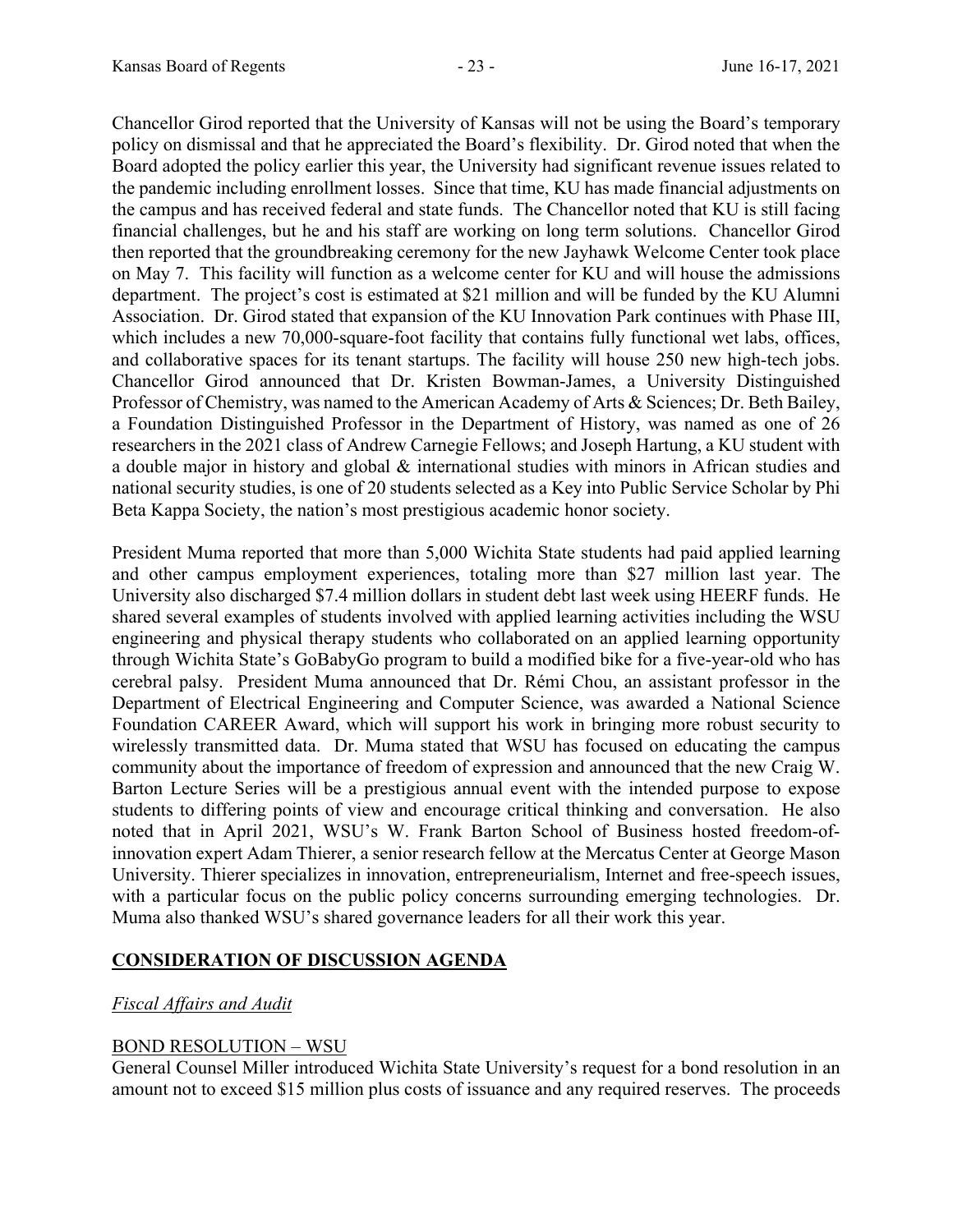will be used to finance the costs of construction and equipping the new convergence sciences building and to refund the 2013F-1 bonds. The 2021 bonds will be secured with a pledge of generally available unencumbered funds of the University, excluding restricted revenues as defined in the KDFA 2021L Bond Resolution. However, General Counsel Miller noted that WSU plans to pay the debt service with a combination of housing revenues and general revenues. Regent Bangerter moved to approve the resolution and to authorize the Board Chair and the President and CEO to execute all necessary documents. Following the second of Regent Hutton, the motion carried.

### (Resolution filed with Official Minutes)

### POLICY AMENDMENTS AND FUNDING SCENARIOS FOR CAPITAL RENEWAL INITIATIVE

Chad Bristow, Director of Facilities, presented proposed amendments to the Facility section of the Policy Manual and funding options for the Maintenance Assessment component of the Capital Renewal Initiative. He noted that Board staff is also recommending that the Board consider allocating additional resources for consulting services to support the implementation of this initiative.

Director Bristow stated in order to adequately fund ongoing annual maintenance costs of existing mission critical buildings, a new maintenance assessment fund will need to be established by the universities, which will be used in addition to the Educational Building Fund. The maintenance assessment fund can be used for all mission critical buildings regardless of when they were built. Director Bristow stated the universities will need to dedicate additional resources to the maintenance assessment so that over time it will grow until the 2% current replacement value is reached, which is considered an industry recognized best practice. Funding for the maintenance assessment can include a combination of federal, state, or philanthropic dollars. Director Bristow reviewed three scenarios starting in 2023 that showed four, six, and eight-year options for growing the fund to reach 2%. The Board discussed the 2% standard and the different options. Regent Bangerter stated the 2% is an ambitious goal and that he was concerned about using the operating funds at the universities to support the maintenance assessment. Some Board members acknowledged during discussion that without increased investment in facilities the already significant deferred maintenance liability will only continue to grow. The university CEOs also expressed concerns that funding the maintenance assessment will take operating resources away from programs and noted that the universities already have financial challenges in other operating areas such as offering competitive salaries to faculty and staff.

Director Bristow stated to address maintenance of new construction, the recommendation is for the universities to document how the 2% of replacement value will be contributed annually to the maintenance assessment fund for the buildings as they come online. Calculating future maintenance and operating costs will be determined by industry standard methods and will take into consideration building type, complexity, and function. Director Bristow noted the expenditure of the maintenance assessment money will be reported and reviewed by the Board annually.

Director Bristow stated that the Board's University Facilities Guidelines will be developed over the next several months to document and detail the implementation of the Board's strategic goals.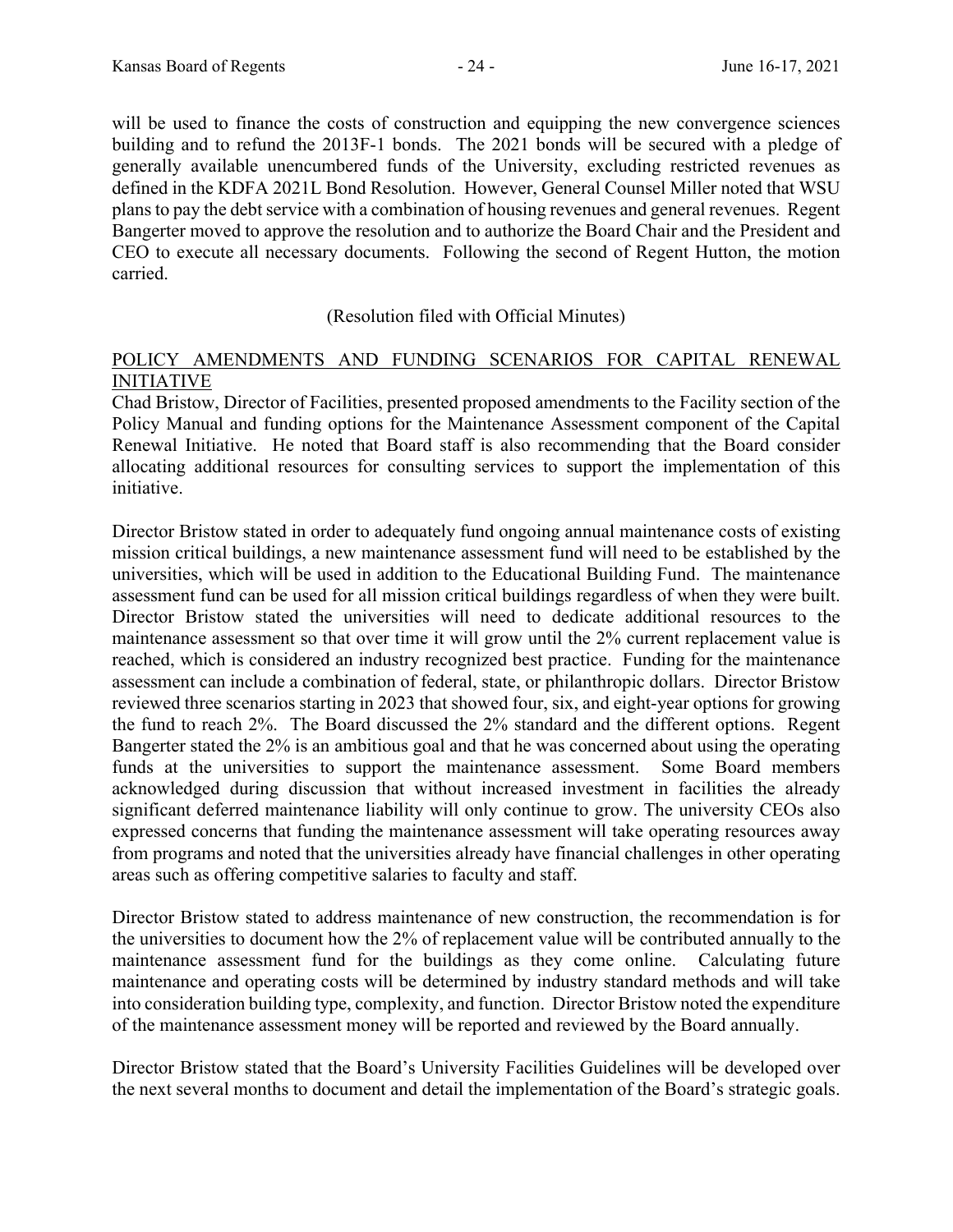The document will include best practices, standards, processes and procedures. It will also contain a range of target metrics. Director Bristow stated that the universities will use a common facilities database to track building conditions and that the facilities condition data will be submitted annually to the Board in a standard report format, beginning on October 1, 2022. Regent Schmidt asked whether the universities will need additional staff to conduct building assessments for the database. President Flanders noted that assessing and inputting the data on the facilities is the most important component of this initiative because the data will dictate what decisions are made. He also noted that some universities will need to hire staff to conduct these building assessments.

Director Bristow reviewed the amendments to the facilities policies and noted that additional changes were made to the Energy Conservation Measure policy, which were handed out to the Board during the meeting.

The Board discussed the funding model options and it was noted that future Boards can adjust the funding percentages based on the financial situation at that time. It was also noted that this is a starting point and that the policies and funding model can be used to gain support from the Legislature because it shows a path forward for addressing the deferred maintenance issue on the campuses. Following discussion, Regent Hutton moved to approve the facilities policies including the amendments in the handout, allocating Educational Building Fund cash reserves for additional work with the consultants, and a four- to five-year escalator to fully fund the 2% Maintenance Assessment. Additionally, the Board will seek additional revenues for launching the university facilities capital renewal. Regent Rolph seconded. Regent Schmidt stated the escalator would not begin until 2023, which will give the universities and Board time to put together a financial plan and seek additional funding. He then requested that the motion be drafted so the Board could see the language.

# BREAK

Chair Feuerborn called for a break at 9:55 a.m. to allow staff time to draft the motion. At 10:06 a.m. the meeting resumed.

Director Bristow displayed the motion and Regent Schmidt requested it be amended to add "that the Board will seek additional federal and state revenues." He also wanted to make sure future Boards would have the ability to adjust the funding if there are financial challenges. Regent Hutton stated that the Board has the authority to adjust its policies and he believes future Boards will make decisions based on what is best for the universities. Regent Hutton and Regent Rolph agreed to add Regent Schmidt's language to the motion. The CEOs requested that more time be given on the escalator since there is no guarantee of receiving additional funds. Regent Hutton stated that the Board and universities have two years to develop a plan for how to finance the escalator on the maintenance assessment and noted that having an escalator attached to the plan gives the system a goal that it can show to legislators. Regent Bangerter agrees that deferred maintenance needs to be addressed but is concerned about how this approach will impact the universities' operating budgets. He noted that if new revenue sources are not found, students will be the ones funding the maintenance assessment. Regent Hutton noted the data collected during the studies shows that the current level of funding for deferred maintenance is not addressing the issues and that the Board needs a plan in place so that future CEOs have a path forward for decreasing deferred maintenance. Regent Kiblinger stated the 2% is an industry standard and noted that building expenses are already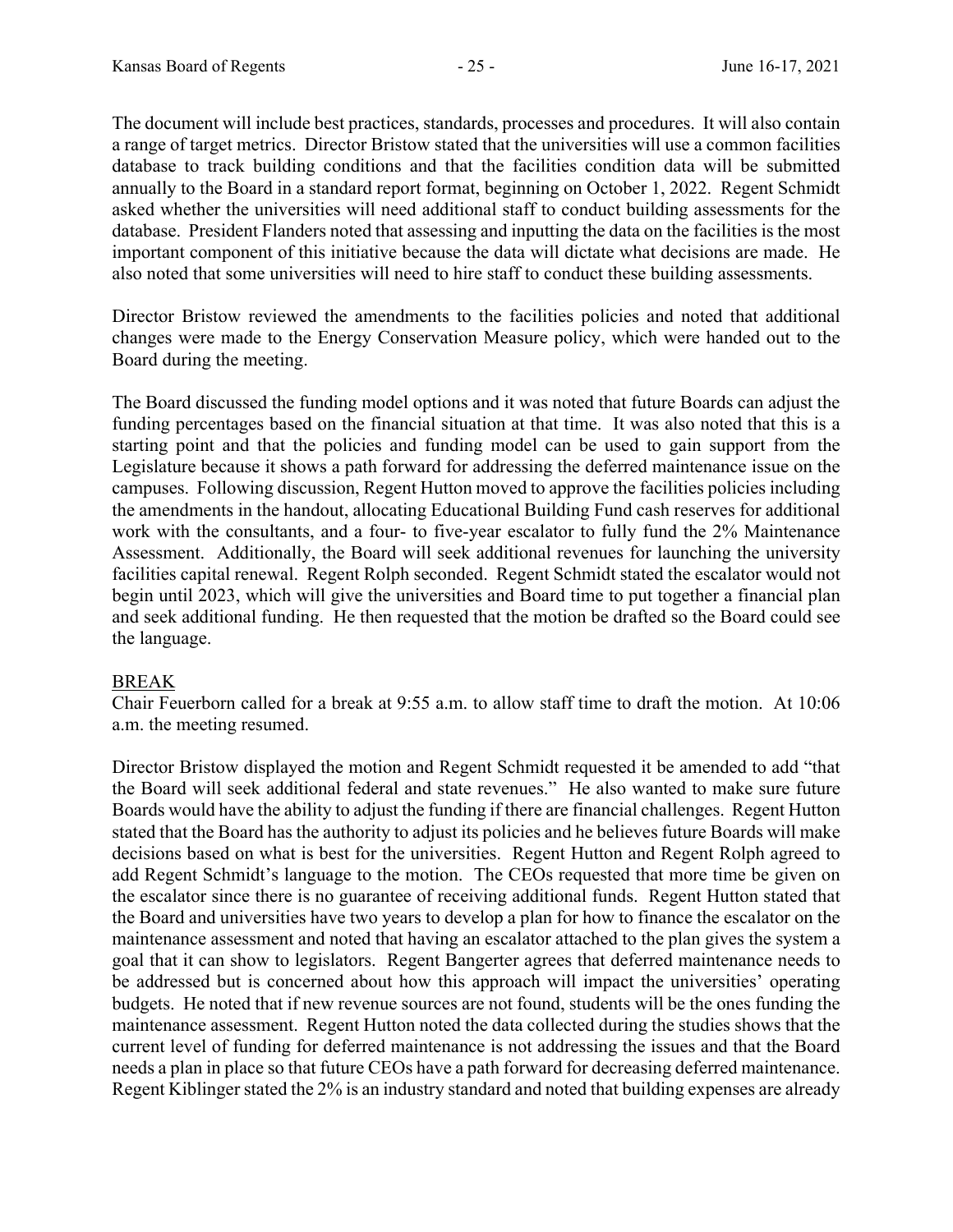happening, regardless of whether anyone wants to address them. She believes the universities are losing student enrollment to some extent because of the condition of the facilities. The university CEOs discussed how financing the 2% will impact their campuses if additional funds are not secured.

Regent Bangerter offered an amended motion to approve a ten-year escalator subject to the availability of funds. Regent Feuerborn seconded. Regent Schmidt requested to change the escalator to eight years. Regent Bangerter and Feuerborn agreed to amend the motion to eight years. Regent Murguia asked for a roll call vote. On a roll call vote, the following Regents voted affirmatively to adopt the motion: Regent Feuerborn, Regent Bangerter, and Regent Schmidt. The motion failed.

Regent Rolph moved to approve the facilities policies including the amendments in the handout, allocating Educational Building Fund cash reserves for additional work with the consultants, and a six-year escalator to fully fund the 2% Maintenance Assessment. Additionally, the Board will seek additional federal and state revenues for launching the university facilities capital renewal. Regent Hutton seconded. On a roll call vote, the following Regents voted affirmatively to adopt the motion: Regent Harrison-Lee, Regent Murguia, Regent Hutton, Regent Kiblinger, Regent Rolph, Regent Schmidt, and Regent Van Etten. The motion carried.

(Handout and Amended Policies filed with Official Minutes)

### AMENDMENTS TO FY 2023 CAPITAL IMPROVEMENT PLAN AND LEASE REAL PROPERTY – KSU

After Regent Hutton exited the meeting, Director Bristow presented Kansas State University's request to amend its FY 2021 Capital Improvement Plan and accept its program statement for constructing a new residence hall located on the Polytechnic Campus. It was noted that demand for on-campus housing on that Campus has grown due to increased freshman enrollments. The cost of the new residence hall is estimated at \$7.7 million. Director Bristow noted that KSU is also requesting approval to lease land relevant to the construction site to the KSU Real Estate Fund, LLC (KSUREF) a supporting entity of the Kansas State University Foundation. Regent Rolph moved to approve, and Regent Van Etten seconded. On a roll call vote, the following Regents voted affirmatively to adopt the motion: Regent Harrison-Lee, Regent Bangerter, Regent Murguia, Regent Kiblinger, Regent Rolph, Regent Schmidt, Regent Van Etten, and Regent Feuerborn. The motion carried. The Chair noted that Regent Hutton was not present in the room while this item was discussed and acted on.

### BOARD'S FY 2023 UNIFIED STATE BUDGET REQUEST

Vice President Frisbie reviewed the proposed items for the Board's FY 2023 Unified Budget request and noted that the community colleges submitted an amended list without sufficient time to publish it in the Board agenda. The Board will continue to review the proposed items at its retreat and will act on the requests at the September Board meeting.

# **Initial Requests for FY 2023**

**University System-Wide Issues Proposals**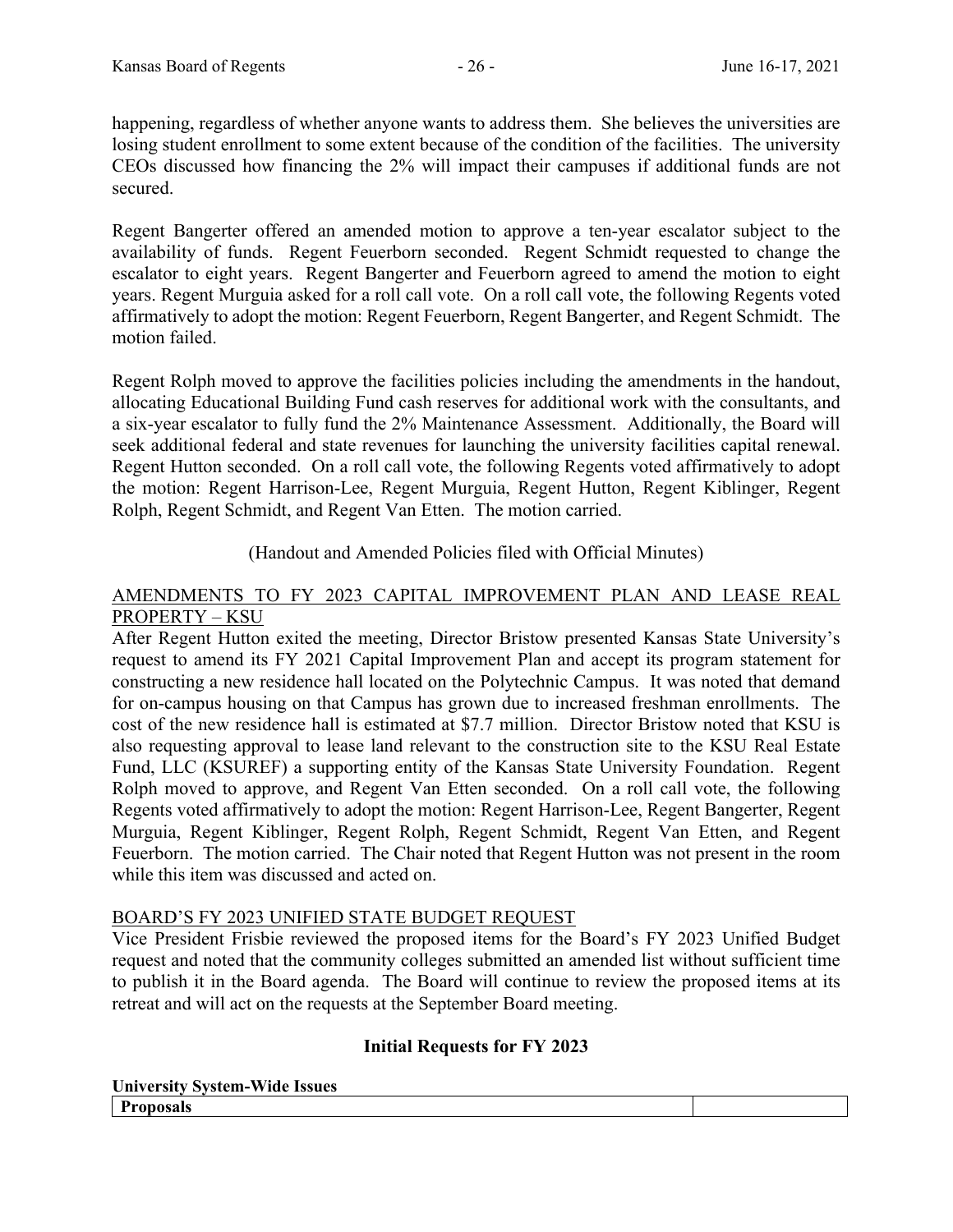| Deferred Maintenance of State Facilities                                | TBD                |
|-------------------------------------------------------------------------|--------------------|
|                                                                         | \$60,000,000       |
|                                                                         | estimated for both |
| Additional State Support for Higher Education for Kansas to Comply with | $FY$ 2022 and $FY$ |
| Federal MOE Requirements (funds for MOE cannot be used for capital      | 2023 beyond        |
| <i>improvements or research and development)</i>                        | current levels,    |
|                                                                         | depending on       |
|                                                                         | overall SGF budget |

# **State Universities**

| <b>University of Kansas / KU Medical Center</b>                                                                               |              |
|-------------------------------------------------------------------------------------------------------------------------------|--------------|
| Deferred Maintenance                                                                                                          | \$10,000,000 |
| Researcher Retention & Startup Packages                                                                                       | \$5,000,000  |
| Cybersecurity                                                                                                                 | \$5,000,000  |
| Economic Development/Industry-Sponsored Research Enterprise                                                                   | \$5,000,000  |
| Enrollment Enhancement/Underrepresented Student Recruitment                                                                   | \$5,000,000  |
| Jayhawk Global (online)<br>Center for Certification and Competency Based Education<br>Center for Rural Engagement             | \$10,000,000 |
| <b>Kansas State University</b>                                                                                                |              |
| Deferred Maintenance                                                                                                          | \$5,000,000  |
| Need Based Student Financial Aid                                                                                              | \$5,000,000  |
| Strategic Enrollment Management, including Rural and Underrepresented<br>Populations                                          | \$5,000,000  |
| Business Continuity and Cybersecurity                                                                                         | \$5,000,000  |
| Technology Infrastructure                                                                                                     | \$5,000,000  |
| <b>Wichita State University</b>                                                                                               |              |
| Strategic Enrollment Management (Helping Kansas families through access and<br>affordability)                                 | \$4,000,000  |
| National Institute for Research & Digital Transformation Programming<br>(Supporting Kansas businesses with a talent pipeline) | \$5,000,000  |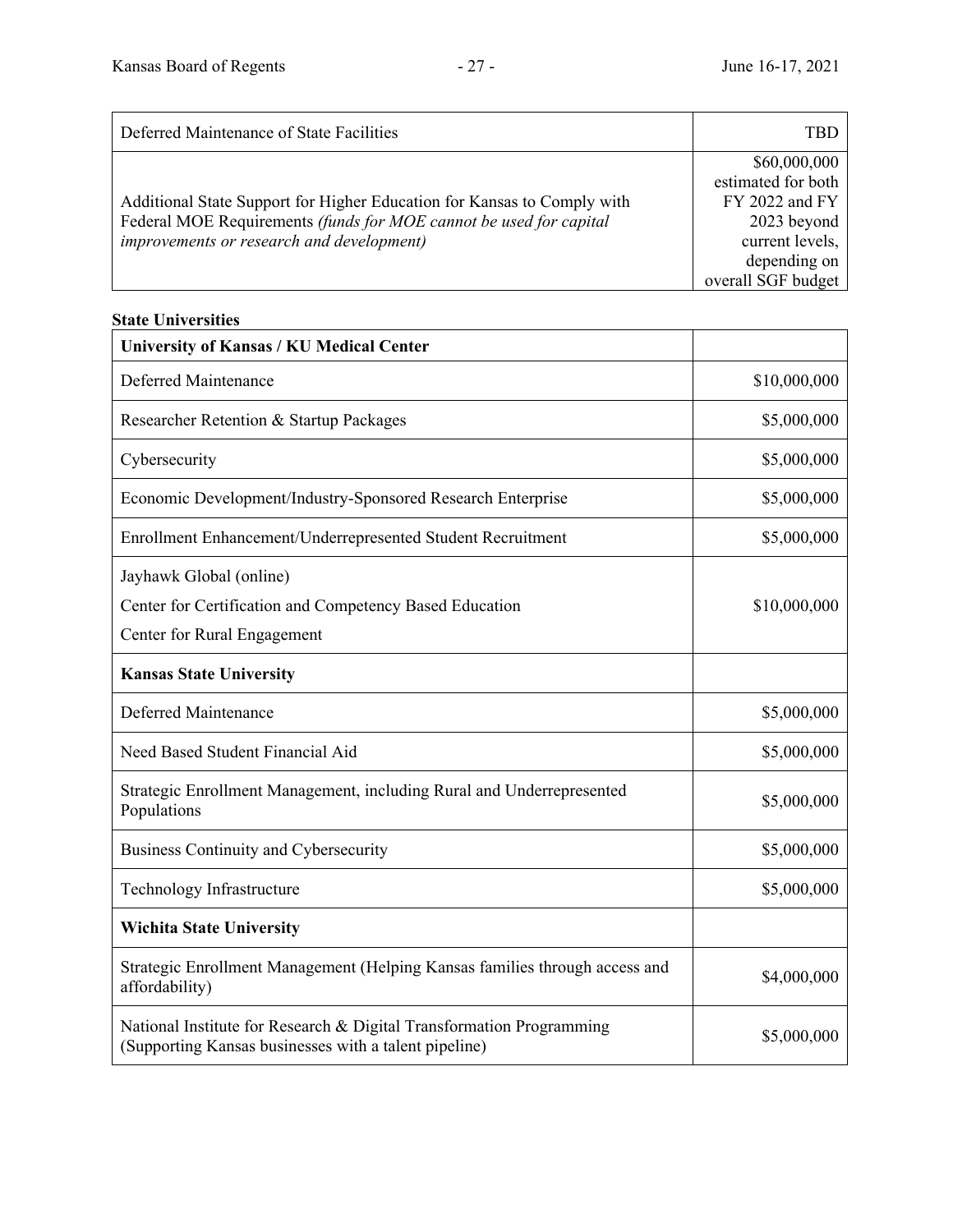| Center for Esports Research, Education, and Leadership Programming<br>(Supporting Kansas businesses with a talent pipeline)                                                                                                                    | \$2,000,000 |
|------------------------------------------------------------------------------------------------------------------------------------------------------------------------------------------------------------------------------------------------|-------------|
| Maintenance, Repair & Overhaul (MRO) Project Salina, Topeka and Wichita<br>(Increasing economic prosperity with higher education that benefits the Kansas<br>economy)                                                                          | \$5,000,000 |
| WSU/KU Medical Center Academic Health Sciences Center Programming<br>(Increasing economic prosperity with higher education that benefits the Kansas<br>economy)                                                                                | \$5,000,000 |
| <b>Emporia State University</b>                                                                                                                                                                                                                |             |
| <b>Student Persistence Initiatives</b>                                                                                                                                                                                                         |             |
| Student Access and Success Program (\$558,880) and Breaking the Barriers in<br>Underrepresented Communities: Mental Health Matters (\$276,490)                                                                                                 | \$828,370   |
| SMaRT Kansas 21: Science and Math Recruitment of Teachers in Kansas for the<br>$21st$ Century                                                                                                                                                  | \$505,237   |
| Prophet Aquatic Research and Outreach Center                                                                                                                                                                                                   | \$594,282   |
| Center for Forensic Science                                                                                                                                                                                                                    | \$1,500,000 |
| <b>Pittsburg State University</b>                                                                                                                                                                                                              |             |
| Increase State Funding to Meet Federal MOE Requirements                                                                                                                                                                                        | <b>TBD</b>  |
| Convert MOE State Funding to Permanent Additions to State University Block<br>Grant to allow universities to focus on critical needs including competitive<br>salaries for faculty and staff, regional economic development support activities | <b>TBD</b>  |
| Increase Educational Building Fund Revenues or Identify New Funding for<br>Deferred Maintenance Initiatives                                                                                                                                    | <b>TBD</b>  |
| <b>Fort Hays State University</b>                                                                                                                                                                                                              |             |
| Eliminate Student Fee for Center for Student Success (student fee was adopted to<br>make bond payment)                                                                                                                                         | \$5,000,000 |
| Deferred Maintenance / Capital Renewal                                                                                                                                                                                                         | \$3,000,000 |
| Faculty and Staff Retention Merit Pool                                                                                                                                                                                                         | \$2,000,000 |
| Improve / Enhance Student Mental Health Services                                                                                                                                                                                               | \$250,000   |

**Postsecondary Technical Education Authority Proposals** Amount **Amount**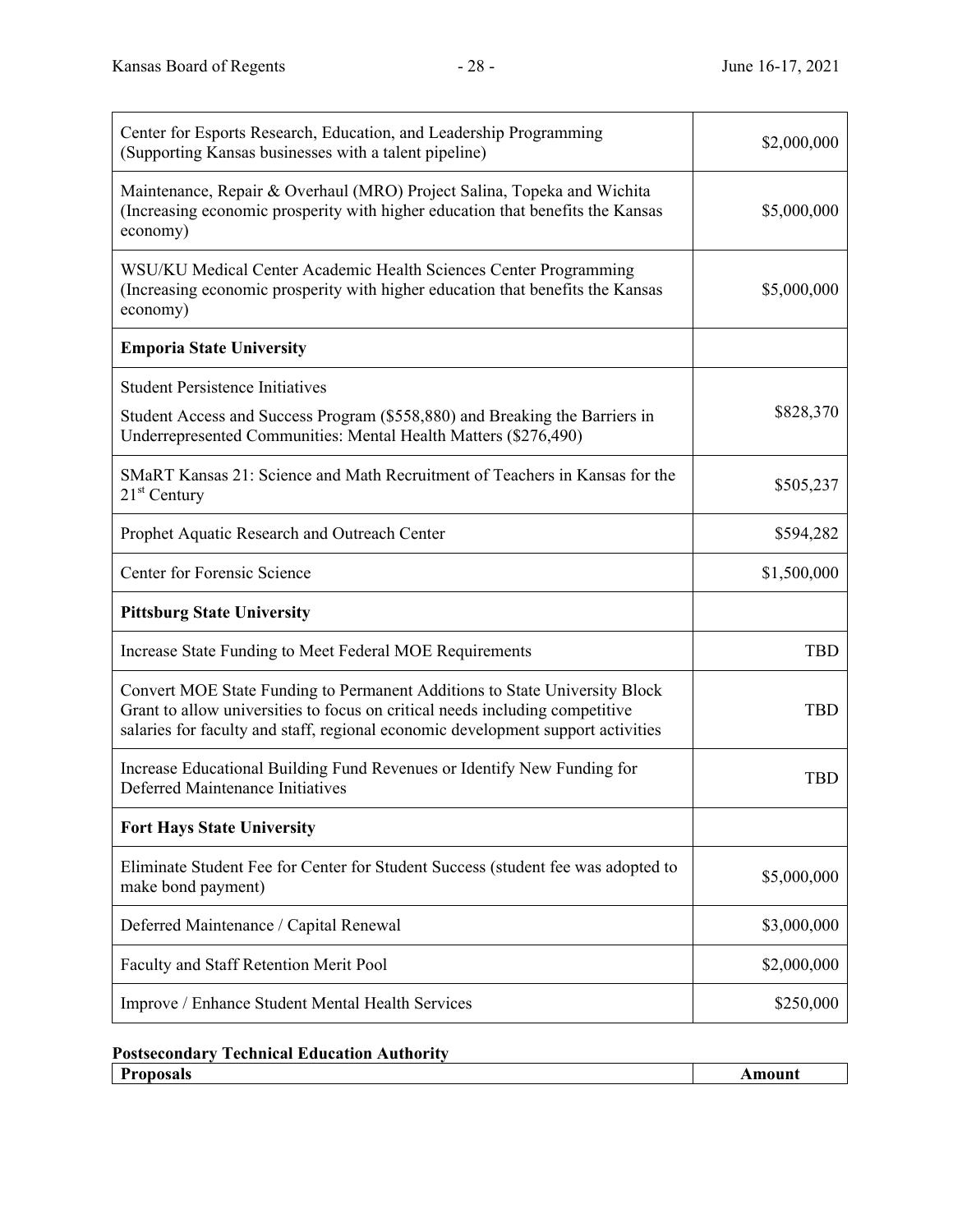| Excel in CTE – Additional State Funding for Projected Enrollment Growth | \$2,500,000 |
|-------------------------------------------------------------------------|-------------|
| Fund a Portion of the Gap in Tiered Course Credit Hour Aid              | \$2,000,000 |
| Fund a Portion of the Gap Non-Tiered Course Credit Hour Aid             | \$4,000,000 |
| Vocational Education Capital Outlay State Aid                           | \$4,000,000 |

# **Washburn University Priorities**

| <b>Proposals</b>                                                            | Amount             |
|-----------------------------------------------------------------------------|--------------------|
| Business Resources for Innovation (Building the Future Pillar 3, Economic   | $$225,000$ ongoing |
| Prosperity)                                                                 | $+$ \$100,000 one- |
|                                                                             | time startup       |
|                                                                             | \$880,000 ongoing  |
| Ensuring Pathways to Student Success (Building the Future Pillar 1, Family) | $+$ \$925,000 one- |
|                                                                             | time startup       |

# **Technical College Priorities**

| <b>Proposals</b>                                                                                                                                                                                        |                                                                                                            |
|---------------------------------------------------------------------------------------------------------------------------------------------------------------------------------------------------------|------------------------------------------------------------------------------------------------------------|
| Increase Excel in CTE                                                                                                                                                                                   | \$2,500,000                                                                                                |
| Fund a Portion of the Gap in Tiered Course Credit Hour Aid                                                                                                                                              | \$2,000,000                                                                                                |
| Fund a Portion of the Gap Non-Tiered Course Credit Hour Aid                                                                                                                                             | \$4,000,000                                                                                                |
| Increase Career Technical Education Capital Outlay                                                                                                                                                      | \$4,000,000                                                                                                |
| Establish a credential-based IT pilot program of study for the Technical Colleges<br>emphasizing Swift Coding, Data Analytics, Cybersecurity                                                            | \$700,000                                                                                                  |
| Agriculture/Energy/Transportation Initiative to recruit and retain qualified<br>instructors to increase rates of student completion 20%                                                                 | \$500,000                                                                                                  |
| Apprenticeship Navigator pilot project – one navigator per technical college,<br>\$50,000/college                                                                                                       | \$350,000                                                                                                  |
| Funding for FTE positions with the Board of Regents to relocate responsibility for<br>student repayments and monitoring of scholarship recipient compliance from the<br>33 colleges to the Board office | <b>TBD</b>                                                                                                 |
| Support the tax credit for capital outlay for the technical colleges as set out in<br>2021 House Bill 2315                                                                                              | \$3,500,000 for tax<br>credit and \$243,674<br>for Department of<br>Revenue to<br>administer the<br>credit |
| Additional MOE Funding – a notation was made that additional state funding will<br>have to be added for higher education.                                                                               |                                                                                                            |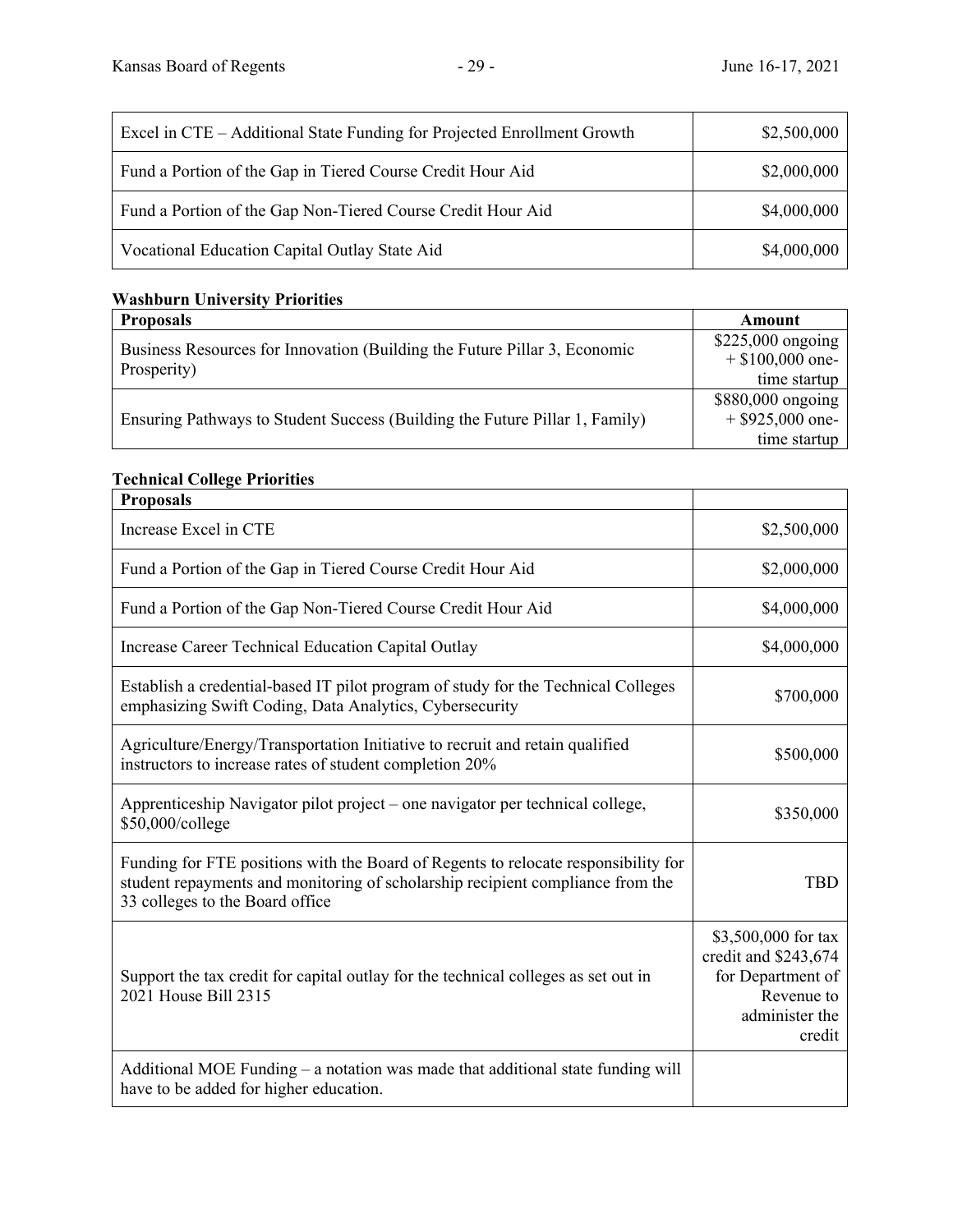### **Community College Priorities**

| <b>Proposals</b>                                                                                                                                                                                                     | Amount      |
|----------------------------------------------------------------------------------------------------------------------------------------------------------------------------------------------------------------------|-------------|
| Excel in CTE – Additional State Funding for Projected Enrollment Growth                                                                                                                                              | \$2,500,000 |
| Fund a Portion of the Gap in Tiered Course Credit Hour Aid                                                                                                                                                           | \$2,000,000 |
| Fund a Portion of the Gap Non-Tiered Course Credit Hour Aid                                                                                                                                                          | \$4,000,000 |
| Vocational Education Capital Outlay State Aid                                                                                                                                                                        | \$2,000,000 |
| Additional MOE Funding $-$ a notation was made that additional state funding will<br>have to be added for higher education and the community colleges suggested \$15<br>million be added for the community colleges. |             |

# DISTRIBUTIONS OF FY 2022 APPROPRIATIONS TO PUBLIC UNIVERSITIES

Vice President Frisbie stated that the Board received several scenarios for distributing the \$10 million that can be used to finance need-based scholarships and student recruitment expenses at the public universities. Scenario A has the funds being distributed according to the Kansas Comprehensive Grant formula, which includes only undergraduate students. Scenarios B and C are based on student enrollments and their residency status. Scenario D distributes the funds based on the universities' SGF base appropriation, and Scenario E bases the distribution on the number of Pell eligible students. Vice President Frisbie noted that staff had to make predictions for graduate student counts for Scenario E as graduate students are not eligible for Pell grants. The Board discussed the different scenarios. Regent Bangerter stated that he wants to make sure that the University of Kansas Medical Center can address its students' financial aid needs and he prefers Scenario D. Regent Murguia concurred with him. It was noted that Scenario E aligns with the equity gap metric in the Board's strategic plan and that Scenario D does not reward a university for its enrollment growth. Regent Harrison-Lee likes Scenario E because it helps to address the equity gap metric and awards a university for growing its enrollment.

Regent Bangerter moved to approve Scenario D with the following adjustments: Washburn University receives \$500,000, Fort Hays State University receives \$800,000, and the remaining funds be split pursuant to the SGF appropriation. Regent Murguia seconded. Regent Schmidt noted that Fort Hays State's funding is being reduced. Regent Rolph recommended Scenario E but capping Washburn University at \$500,000 and giving the difference to the Medical Center. Regent Bangerter and Regent Murguia agreed to Regent Rolph's recommendation. On a roll call vote, the following Regents voted affirmatively to adopt the motion: Regent Bangerter, Regent Murguia, and Regent Feuerborn. The motion failed.

Regent Harrison-Lee moved to approve Scenario E, and Regent Kiblinger seconded. On a roll call vote, the following Regents voted affirmatively to adopt the motion: Regent Harrison-Lee, Regent Murguia, Regent Hutton, Regent Kiblinger, Regent Rolph, Regent Schmidt, Regent Van Etten, and Regent Feuerborn. The motion carried. The following distribution was approved:

|                   | <b>Scenario E - Calculated Pell</b> |
|-------------------|-------------------------------------|
| <b>University</b> | Count (UG & G resident FTE)         |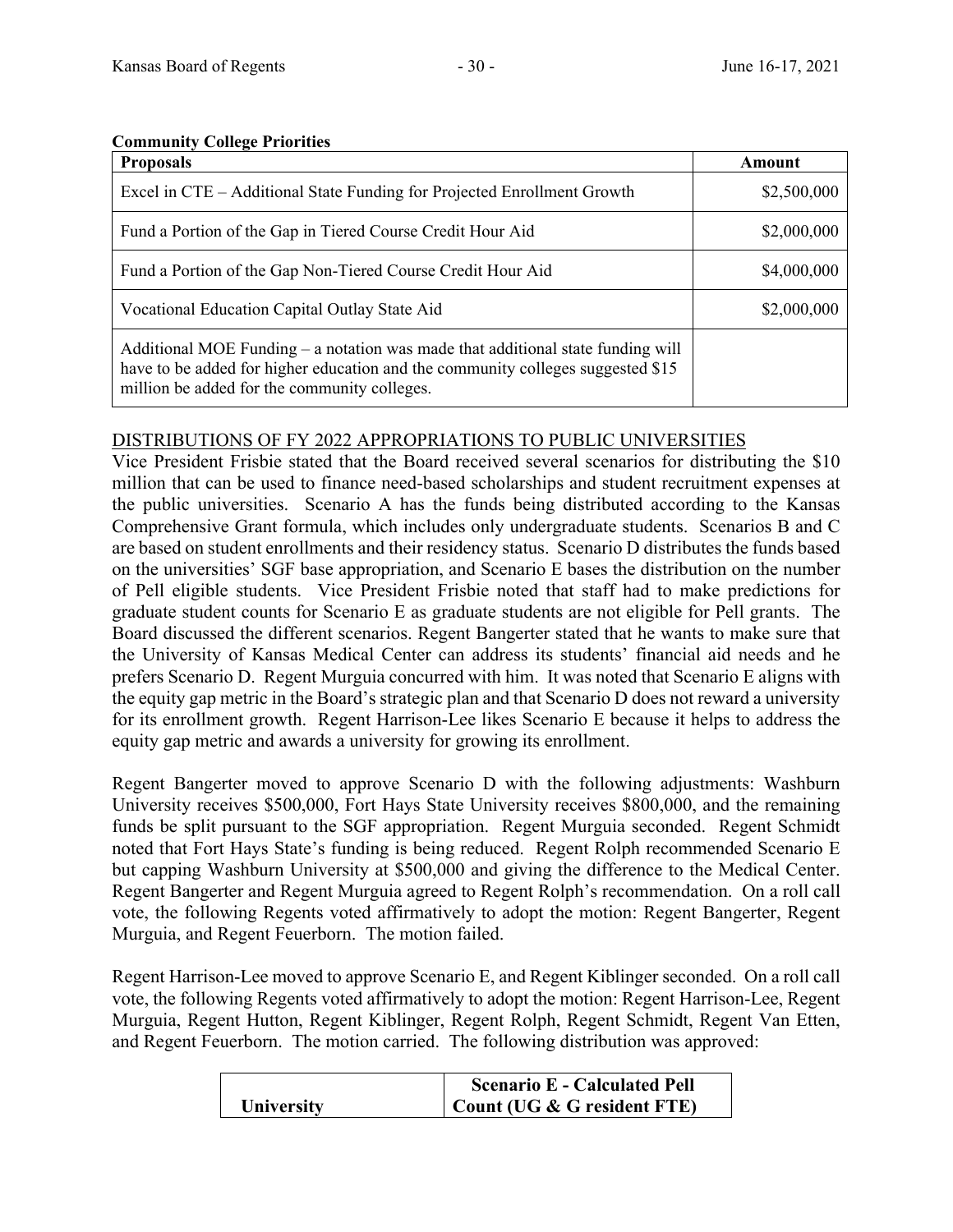|                                   | <b>2020 Pell</b><br><b>Calculated</b><br><b>Counts</b> | Amount       | $\frac{6}{6}$<br><b>Total</b> |
|-----------------------------------|--------------------------------------------------------|--------------|-------------------------------|
| University of Kansas              | 2,822                                                  | \$1,795,000  | 18.0%                         |
| <b>KU</b> Medical Center          | 596                                                    | \$380,000    | 3.8%                          |
| Kansas State University           | 2,989                                                  | \$1,901,000  | 19.0%                         |
| Wichita State University          | 3,346                                                  | \$2,128,000  | 21.3%                         |
| <b>Emporia State University</b>   | 1,354                                                  | \$861,000    | 8.6%                          |
| <b>Pittsburg State University</b> | 1,411                                                  | \$897,000    | $9.0\%$                       |
| Fort Hays State University        | 1,721                                                  | \$1,095,000  | 11.0%                         |
| <b>Washburn University</b>        | 1,483                                                  | \$943,000    | 9.4%                          |
| Total                             | 15,722                                                 | \$10,000,000 | 100.0%                        |

(Handout filed with Official Minutes)

### COMMUNITY COLLEGE MAINTENANCE OF EFFORT DISTRIBUTION

Vice President Frisbie reviewed the following options for distributing the \$5 million maintenance of effort funds for the community colleges: Option A) 100% distributed to student credit hour, Option B) 80% distributed to student credit hour and 20% distributed to fund the tiered and nontiered gap, Option C) 50/50 split between student credit hour and filling the gap, Option D) 100% distributed to fill the gap, and Option E) 20% distributed to student credit hour and 80% distributed to fill the gap. It was noted that the Technical Education Authority (TEA) recommended Option B. The Board discussed the different options and some Regents expressed an interest in distributing more funds to address the gap while others believe the TEA's recommendation should be approved. Ray Frederick, Chair of the TEA, stated the TEA's recommendation was based on what it believed the institutions wanted. He stated that the TEA does understand the desire to address the gap, but the members did not feel that addressing the gap was the legislative intent for these funds. Some Regents felt this was an opportunity to apply more of the funds to address the gap because the colleges with the biggest gaps have not been reimbursed fairly. Following discussion, Regent Rolph moved to approve Option E. Regent Kiblinger seconded. On a roll call vote, the following Regents voted affirmatively to adopt the motion: Regent Harrison-Lee, Regent Murguia, Regent Hutton, Regent Kiblinger, Regent Rolph, and Regent Van Etten. The motion carried. The following distribution was approved:

|                                        | <b>Option E</b>                              |                                                   |                                     |                        |
|----------------------------------------|----------------------------------------------|---------------------------------------------------|-------------------------------------|------------------------|
|                                        | <b>Distribute</b><br>$20\%$ on<br><b>SCH</b> | <b>Distribute</b><br>$80\%$ on<br><b>T/NT GAP</b> | <b>Total</b><br><b>Distribution</b> | $%$ of<br><b>Total</b> |
| Allen County Community College         | 34,374                                       |                                                   | 34,374                              | $0.7\%$                |
| <b>Barton County Community College</b> | 75,491                                       | 865,613                                           | 941,104                             | 18.8%                  |
| <b>Butler Community College</b>        | 138,718                                      | 780,459                                           | 919,177                             | 18.4%                  |
| <b>Cloud County Community College</b>  | 28,007                                       |                                                   | 28,007                              | $0.6\%$                |
| Coffeyville Community College          | 17,871                                       |                                                   | 17,871                              | 0.4%                   |
| Colby Community College                | 18,254                                       | 229,331                                           | 247,585                             | $5.0\%$                |
| <b>Cowley County Community College</b> | 41,957                                       |                                                   | 41,957                              | $0.8\%$                |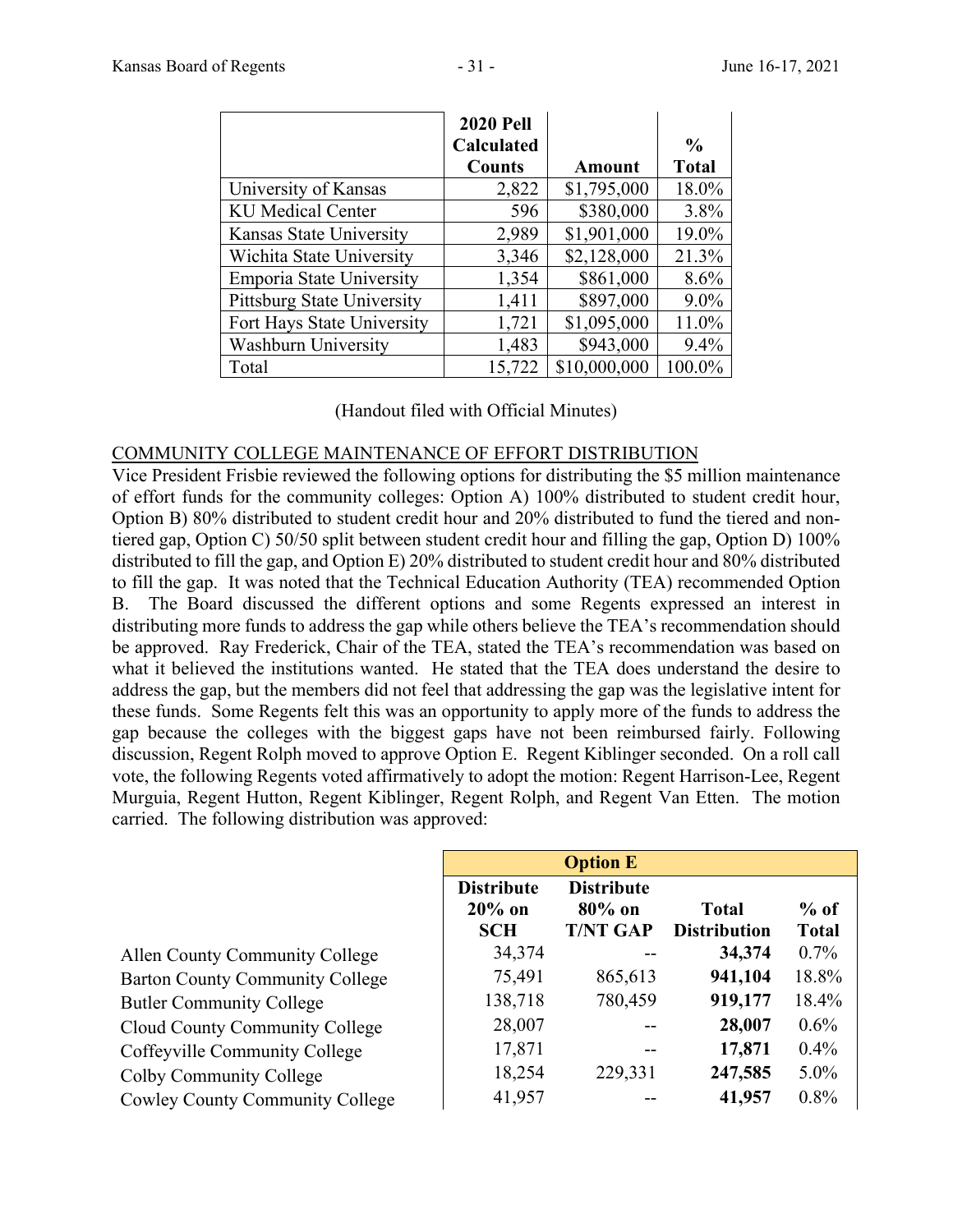| Dodge City Community College           | 22,841      |             | 22,841      | $0.5\%$ |
|----------------------------------------|-------------|-------------|-------------|---------|
| Fort Scott Community College           | 24,401      |             | 24,401      | $0.5\%$ |
| Garden City Community College          | 32,790      | 107,253     | 140,043     | 2.8%    |
| <b>Highland Community College</b>      | 35,502      |             | 35,502      | $0.7\%$ |
| <b>Hutchinson Community College</b>    | 82,390      | 626,808     | 709,198     | 14.2%   |
| Independence Community College         | 10,221      |             | 10,221      | $0.2\%$ |
| Johnson County Community College       | 264,906     | 1,048,701   | 1,313,607   | 26.3%   |
| Kansas City Kansas Community College   | 82,947      |             | 82,947      | $1.7\%$ |
| Labette Community College              | 26,094      | 119,043     | 145,137     | 2.9%    |
| <b>Neosho County Community College</b> | 25,570      | 222,792     | 248,362     | 5.0%    |
| <b>Pratt Community College</b>         | 16,055      |             | 16,055      | $0.3\%$ |
| <b>Seward County Community College</b> | 21,611      |             | 21,611      | 0.4%    |
|                                        | \$1,000,000 | \$4,000,000 | \$5,000,000 | 100.0%  |

(Handout filed with Official Minutes)

# DISTRIBUTIONS OF FY 2022 APPROPRIATIONS TO PUBLIC UNIVERSITIES

Regent Rolph moved to approve the \$15 million distribution to the state universities as presented. Regent Van Etten seconded. The motion carried. The following distribution was approved:

|                                   | <b>Postsecondary</b><br><b>Education</b> |
|-----------------------------------|------------------------------------------|
|                                   | <b>Operating Grant</b>                   |
| University of Kansas              | \$3,606,163                              |
| University of Kansas Medical      |                                          |
| Center                            | 2,700,052                                |
| Kansas State University           | 4,249,517                                |
| Wichita State University          | 1,711,424                                |
| <b>Emporia State University</b>   | 859,548                                  |
| <b>Pittsburg State University</b> | 961,665                                  |
| Fort Hays State University        | 911,631                                  |
| <b>Total</b>                      | \$15,000,000                             |

# *Academic Affairs*

### AMENDING BOARD POLICY RELATED TO THE BACCALAUREATE DEGREE PILOT

Vice President Archer presented a draft policy amendment that would expand the pilot program that authorized programmatic exceptions to the minimum 60 semester credit hour requirement for the institution awarding the baccalaureate degree for certain transfer agreements to all the state universities. Regarding Regent Hutton's question on accreditation challenges, Vice President Archer stated that the overall accreditation of the university will not be affected but specific program accreditation could be impacted. The Board discussed the proposed amendments and agreed that the universities should get more time to review the impact of the policy change. Regent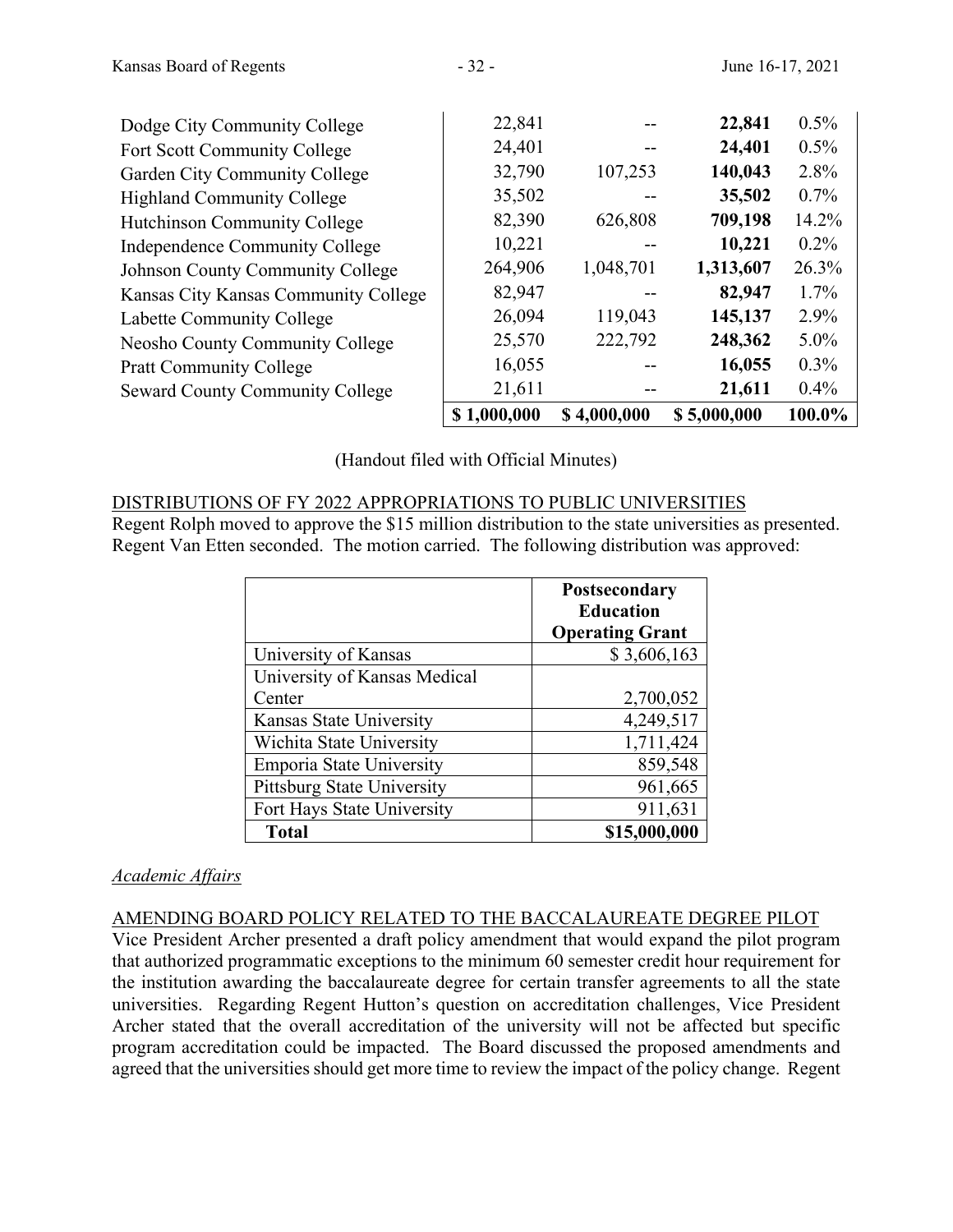Kiblinger moved to table this item and place it on the Board's retreat agenda for further discussion. Regent Harrison-Lee seconded, and the motion carried.

(Draft Policy Amendment filed with Official Minutes)

### *Other Matters*

### HONORARY DEGREE – WSU

President Muma nominated Khalid Raza to receive an honorary degree from Wichita State University at its December 2021 commencement ceremony. Regent Rolph moved to approve, and Regent Harrison-Lee seconded. The motion carried.

### FACILITY NAMING – WSU

President Muma requested authorization to name the new pedestrian bridge on the Wichita State University campus "The Promise Bridge." President Muma stated that the choice of name was guided by two principles  $-1$ ) make the bridge remarkable, or more specifically, make it distinct to the point that "it is worth being remarked on," and 2) make the bridge a destination, not only for students and the WSU community, but for the City of Wichita and beyond. Regent Rolph moved to approve, and Regent Harrison-Lee seconded. The motion carried.

### BUILDING NAMING – KSU

President Myers presented Kansas State University's request to name the Welcome Center on the Polytechnic Campus in honor of Dr. Dennis Kuhlman, a former CEO and Dean of the Polytechnic Campus and Professor of Agricultural Engineering at K-State. Regent Harrison-Lee moved to approve. Regent Kiblinger seconded, and the motion carried. The building will be named the Kuhlman Center.

### KANSAS STATE UNIVERSITY PRESIDENTIAL SEARCH PROCESS

The Regents congratulated President Myers on his upcoming retirement and thanked him for his many years of service to the nation and the State of Kansas.

Regent Van Etten moved that the Kansas State University Presidential Search be a closed committee-led search and directed President Flanders to begin the RFP process to identify a search firm. She also moved to appoint Regent Hutton to the Search Committee as the current Regent member and Carl Ice as the Committee Chair. Regent Van Etten noted that Mr. Ice currently serves on the board of BNSF Railway after having previously served as president and chief executive officer. He graduated from Kansas State University with a bachelor's degree in Industrial Engineering and has served on many boards associated with the University. Regent Harrison-Lee seconded, and the motion carried.

### AMEND AGENDA

Chair Feuerborn amended the agenda to add the University CEO Compensation for FY 2022 item, which will be placed on the agenda after the first executive session.